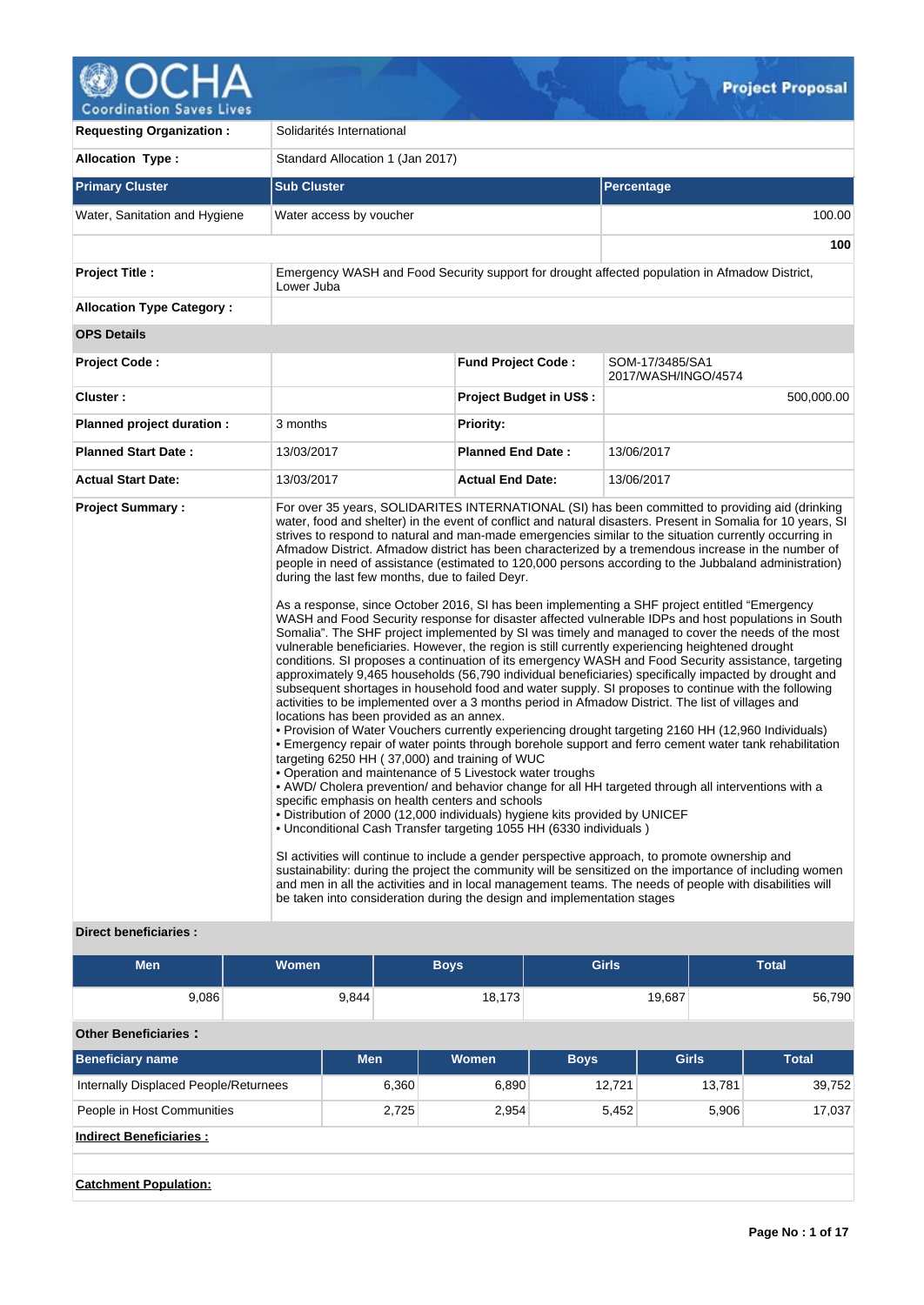### **Link with allocation strategy :**

Water and food shortages in Afmadow district have been increasing during last months, deteriorating the already difficult life conditions of the population in terms of water and food access . SI has been closely monitoring the situation in the field, conducted a needs assessment in December 2016 and has been actively following up on weekly field situational updates. As a result, and in accordance with most external data and reports (FSNAU, FEWSNET) SI can confirm that the food security situation is getting worse in most of the villages targeted by its intervention in Afmadow district. This is mainly due to the less than average Deyr rains that were localized and erratic with some locations not receiving a single drop of rain. FSNAU/ FEWSNET preliminary estimate for December 2016 indicates that overall Deyr 2016/17 cereal production is expected to be 60-70 percent below the five year average (2011-2015) and 50-60 percent below the long-term/Post-War average (1995-2015). Continued and further deterioration in food security conditions are expected through the first half of 2017 in most of the agro-pastoral areas in south-central and pastoral areas in central regions of Somalia. Additionally, changes in sea-surface temperatures patterns associated with drought have been predicted by SWALIM. The region is already experiencing drought.

SI field teams have observed that the creation of some settlements with large and growing human and livestock concentration around permanent water points (boreholes) as early as end of December 2016. On a regular year, such movements start in February. These signs are not good for pastoralists as pastoralism provides food security for populations. Weakened livestock body condition, Livestock diseases and livestock mortality are already being reported. It is important to note that over 65% of the populations in Afmadow District are livestock keepers who largely depend on the sale of livestock and livestock products. They are highly vulnerable to drought and reports from the field indicate about 7400 HH already have dropped out of pastoralism due to the drought. Most are already living in urban centers of Dhobley and Afmadow towns, already congested with very limited social services available. Additionally, locations that did receive rain such as Diff and villages around Afmadow town, attracted pastoralists from other regions of Somalia such as Gedo, Middle Juba, Lower Shabelle as well as from neighboring Kenya (Garissa, Wajir and Mandera counties). Pasture is already getting depleted due to the migration into Afmadow District which will eventually lead to land degradation caused by over grazing. SI teams in the field have confirmed that the riverine areas of Afmadow have sufficient pasture/ fodder but pastoralist are wary due to known vectors such as Tsetse fly which has the potential to weaken livestock leading to death (they would not risk taking their livestock to the riverine areas). Most notably, the riverine area is Al Shabab controlled and not accessible as AS imposes heavy taxation. Prices of essential food items are rising by the day as a result of heavy taxation by both Jubbaland State and AS on the road. Hence , with a high influx of IDPS from other regions, the population of Afmadow district is already faced with severe water and food shortages. Though the drought situation affects everyone, women and children are severely affected. Many children are reported not going to school as their families moved with them in search of water and food. Furthermore, Afmadow district is mapped as a high risk area in AWD/cholera, the water crisis, lack of appropriate WASH and Sanitation facilities may all contribute to heightening the risks of AWD/cholera outbreak from the systematic use of unsafe water sources. This is especially so in villages such as Bilis Qoqani that recently (December 2016) reported 8 cases of AWD/ Cholera mainly in children under the age of 5.

# **Sub-Grants to Implementing Partners :**

| <b>Partner Name</b>                                   | <b>Partner Type</b>         |                                   | <b>Budget in US\$</b> |                             |  |  |  |  |
|-------------------------------------------------------|-----------------------------|-----------------------------------|-----------------------|-----------------------------|--|--|--|--|
|                                                       |                             |                                   |                       |                             |  |  |  |  |
| Other funding secured for the same project (to date): |                             |                                   |                       |                             |  |  |  |  |
|                                                       | <b>Other Funding Source</b> |                                   |                       | <b>Other Funding Amount</b> |  |  |  |  |
|                                                       |                             |                                   |                       |                             |  |  |  |  |
| Organization focal point:                             |                             |                                   |                       |                             |  |  |  |  |
| <b>Name</b>                                           | <b>Title</b>                | <b>Email</b>                      |                       | <b>Phone</b>                |  |  |  |  |
| Enzo Vecchio                                          | <b>Country Director</b>     | ken.hom@solidarites-kenya-som.org |                       | +254 727765347              |  |  |  |  |
| <b>BACKGROUND</b>                                     |                             |                                   |                       |                             |  |  |  |  |
| 1. Humanitarian context analysis                      |                             |                                   |                       |                             |  |  |  |  |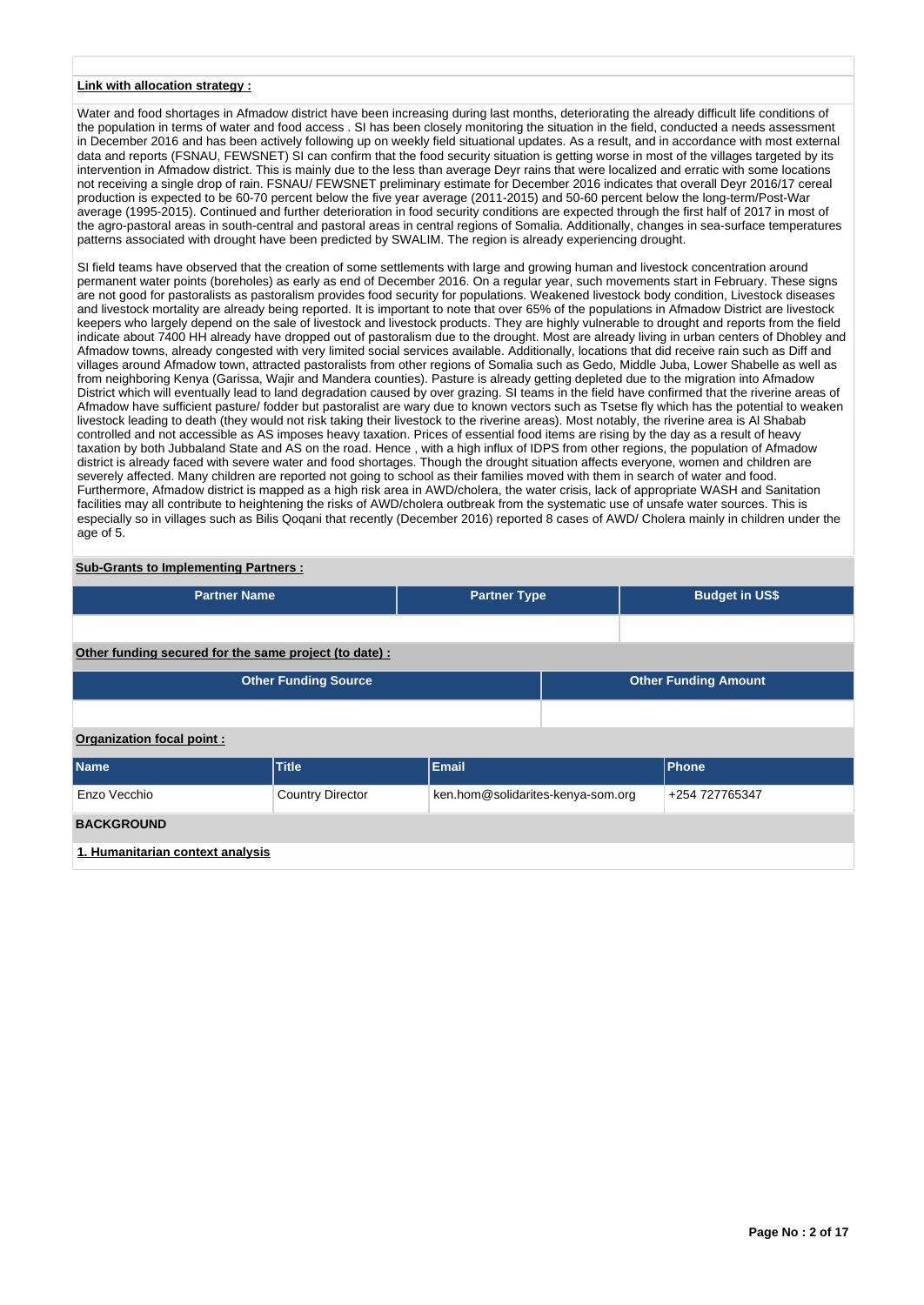Somalia remains one of the most food insecure countries in the world. The region is characterized with frequent humanitarian emergencies due to protracted clan conflicts and natural disasters such as drought. The annual post Gu assessment released by FSNAU in September 2016, indicates that 5 million people, including 1.1 million vulnerable internally displaced persons face acute food insecurity across the country. Internally Displaced Persons (IDPs) remain extremely vulnerable and represent a major proportion (58%) of total number of people who face Crisis (IPC phase 3) and Emergency (IPC Phase 4) classification between August and December 2016 .During displacements, populations often lack adequate access to water, food, shelter and basic services.

In addition, between the end of 2014 and December 2016, a total of 50,152 Somalis have voluntarily returned from Kenya (21,694) and Yemen (28,458). With the announced closure of the Dadaab camp hosting over 300 000 Somali refugees, about 135,000 Somali refugees are projected to return by the end of 2017. Those return movements are already putting extra strain on a dire situation for host and displaced populations within Dhobley and Afmadow that have very low and limited absorption capacity. Highlighted trends have contributed to underdevelopment and the protracted humanitarian crisis in Somalia. A total of 168,000 people are in need of assistance in Lower Juba district. 2,000 IDPs and 1,000 Urban poor are estimated to be in an emergency situation; and 1,000 Urban poor and 20,000 IDPs are in a crisis situation. As a result, acute food insecurity and malnutrition rates remain prevalent. The beginning of 2017 is seeing a spike in this crisis with reported below average Deyr 2016 rainfall due to climatic shocks exacerbated by the global La Nina phenomenon. This has led to increase in prices of basic food commodities, deterioration of water, crops and pasture for livestock. Although both UN and humanitarian agencies are providing services through interventions in different sectors, the needs are still immense in terms of WASH. The LJ region is prone to having severe "crisis within a crisis" situation. Water and food scarcity during dry seasons, with a devastating effect on both human and livestock. AWD/cholera outbreaks, are recurrent every year, and still the population is not in a position to respond. The likelihood of famine is possible should the Gu 2017 rains remain less than average. Women and children are the most vulnerable and affected by this type of crisis disproportionately affecting their health and safety. They are more vulnerable to exploitation and abuse. In fact, women and girls are targeted by sexual violence; they also have special health needs that are often neglected. Those who are displaced, separated from their family or widowed by conflicts may lack the protection that would otherwise be provided by their families and communities. In fact in villages such as Hamajo and Deg Adhei of Afmadow district, only the elderly, women and children have been left behind (as male move with livestock in search of water) with a few milking herds that are not able to provide a substantial amount of milk to maintain the nutritional status of the household especially for pregnant women and children under 5. Cases of malnutrition have been reported. Children may be separated from those who care for them and put at risk of sexual abuse and exploitation, along with being recruited by armed forces. Their entire childhood is disrupted, a situation that is exacerbated by little to no access to education and very few opportunities to take on adult roles and responsibilities as they grow old. Together with human rights violations, the displaced have lost their assets and means of livelihoods. With no action to support immediate and longer term needs of the most vulnerable, the situation in Somalia is bound to fall into emergency levels of humanitarian needs.

### **2. Needs assessment**

SI multi sectorial needs assessment conducted between Nov 26th and Dec 16th 2016 in Afmadow District and Lower Juba found critical gaps in almost all sectors, but particularly for WASH, Food Security and Livelihoods. The region has been highly impacted by the long term conflict and now, severe drought. The drought situation has displaced significant portion of the population, causing the loss of house hold assets, severely disrupting livelihood patterns, and reducing the overall protection of basic communal and individual rights. The potential return of refugees from Dadaab refugee camp in Kenya, along with IDPs, has placed additional burden on already oversubscribed services and overstretched household resources. SI met with representatives from Local and INGOs, local authorities and women groups to identify priorities for the assessed areas and basic services gaps. Primary data for the assessment were collected using KII with aforementioned stakeholders, FGDs and House hold surveys. Data collection tools used allowed the assessment team to gather information on specific needs of key population groups in the area: host population, IDPs and returnees living in both rural and urban areas, while taking into account the specificity of women, men and youth. The team identified WASH and Food Security as a priority sector in need of assistance in the target areas:

WASH:In Afmadow and Dhobley towns, 15 boreholes are serving over 360,000 people, a protected water source to person ratio of 1: 24,000,below the recommended SPHERE emergency standard of 1:500. Due to this small number of boreholes, water quantity is the primary concern in the assessed villages, particularly during the dry season, presenting major obstacles in providing livable conditions for returnees, IDPs and host community. The boreholes across Afmadow are in a state of disrepair. The local government does not have the capacity, financial resources, or means to repair them. Water scarcity has been reported in several villages in Afmadow district and water prices have been on an upward trend from USD 0.4 in July to USD 0.9 per 20 ltr jerrycan in Jan 2017. Most of the population has out migrated with livestock in search of water and places with functional boreholes. Women and girls walk further than usual to find water, which is rarely from safe sources and face chances of harassment and potential Gender Based Violence. Other than boreholes, most alternative water points are unprotected: hand dug wells and catchments, experience large inflows of pastoralist groups migrating from Kenya and Middle Juba. The numbers are estimated to be over 700 HH by local authorities. These alternative water resources are unprotected from water borne diseases. April 2016 recorded a total of 409 cases of Acute Watery Diarrhea in Afmadow . Villages such as Hagar Dabatag, Billis Qoqani and Tabta, having reported 8 cases in December 2016 with children under the ages of 5 being most affected. Hygiene practices: While 78% of the respondents reported knowing at least 3 key times for hand washing, barely half report washing their hands with soap or ashes.

Food Security: Afmadow district suffers from high unemployment and is experiencing low economic productivity and purchasing power at the household level, due to poor services and infrastructure, lack of access to capital, and a shortage of key skills. These chronic structural issues are further undermined by extreme climate events which are frequent. FSNAU February technical release report highlighted cereal production at 49% below long-term average and 20% below five-year average. Seasonal employment has been adversely affected. In Afmadow district the most vulnerable population group remains the IDPs; 86,000 are currently in Crisis (IPC Phase 3) and 1000 in IPC Phase 4. It is important to note that Afmadow is also the point of entry back into Somalia for the returnees from Dadaab.

#### **3. Description Of Beneficiaries**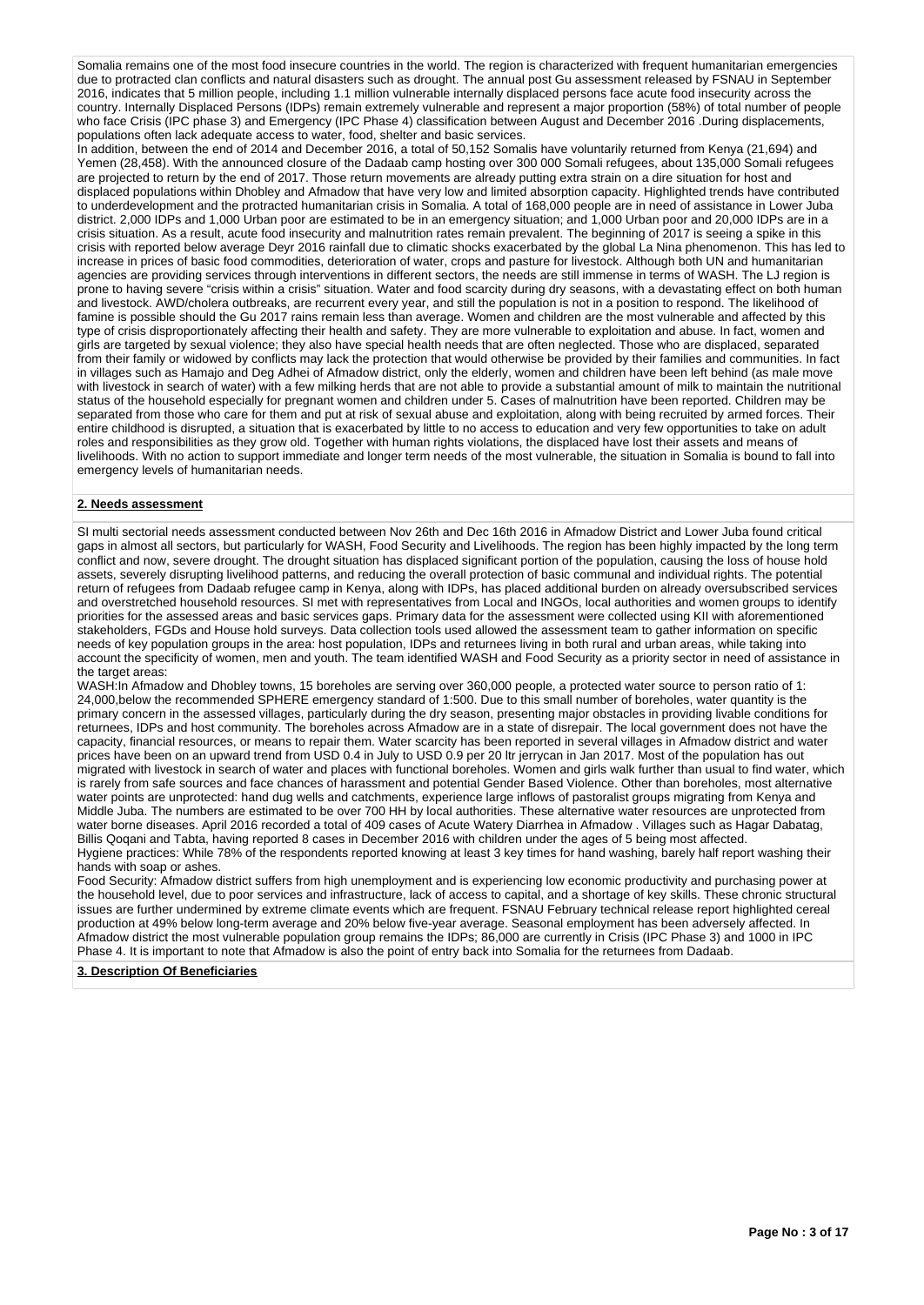SI will prioritize a total of 9,465 HH (56,790) Individuals)vulnerable groups especially returnees, IDPs and host communities who require emergency assistance, female and child-headed households, people with disability or chronically ill, the elderly, those who have no access to food or income, have high levels of under 5 malnutrition and those exposed to high risk of disease outbreaks. SI will encourage the community to include representatives from the different vulnerable groups into the relief committees to ensure proper representation. Vulnerabilities vary depending on context. SI will develop the beneficiary selection criteria with the village committees and will ensure thorough scrutiny of the identified beneficiaries to ascertain that they fit criteria.

SI is looking at targeting Dhobley and Afmadow villages (see attached list). The selected villages are the most in need of WASH and Food interventions based on information from SI assessment and triangulating with information from the local authorities as well other INGOs such as ARC, ADESO, SCI, WASDA and DRC.SI will prioritize vulnerable groups especially new IDPs (who have arrived within a 3 months to a year period before inception of the action) who require emergency WASH and Food interventions. IDPs can be classified into 2 categories: new arrivals who have arrived in the region in the last one year, plus those expected to come within the project period; and protracted IDPs who have been in the area for more than a year, with majority having stayed for an average period of 3 yrs and have integrated with the local community. The returnees and new IDPs live in deplorable conditions with poor access to basic needs, such as shelter, food, water, sanitation facilities, basic HH items, and lack income sources and livelihood assets. They rely on begging and hand-out from host community and occasionally engage in labour in local markets. The protracted IDPs and host community are equally faced with chronic food insecurity, limited family income, water shortage and lack of sanitation facilities, though slightly better off than the newly arrived IDPs. In order to avoid community tensions, SI will work with communities on targeting the most vulnerable new IDPs as they have been identified as most vulnerable community group, while leaving room for targeting of very vulnerable protracted IDPs and host community HH according to a commonly agreed set of vulnerability criteria. Criteria which will be discussed with the community will include female-headed HH, people with disability or chronically ill, the elderly, those who have no access to food or income, have high levels of malnutrition and those exposed to high risk of disease outbreak. SI will encourage the community to include reps from the different vulnerable groups into the relief committees to ensure proper representation. Vulnerabilities vary depending on context. SI will confirm the beneficiary selection criteria with the committees and will ensure thorough scrutiny of the identified beneficiaries to ascertain that they fit criteria. Emergency water point rehab will target locations that have a high population of host community and protracted IDPs as they are currently at the brunt of water crisis and populations are migrating to those locations (Tabda,Diff, Bilis Qoqani). Hygiene promotion will target all populations falling within the targeted villages/ locations mostly reaching out to women and children of school going age as they are more likely to enact change at the household level. Women representatives will play a pivotal role in spear heading the selection of the most vulnerable households as target. SI will continue to involve the community in selection of the most vulnerable target groups, in the

implementation process, of the proposed project activities in order to promote active participation, ownership and responsibility.

### **4. Grant Request Justification**

More than 1.1 million people in Somalia face acute food security crisis. Poor April-June rains coupled with poor Oct-Dec rainfall prospects lead to critical levels of food insecurity (FSNAU/ FEWSNET Sep tech release). A position echoed by the Somalia WASH and FSC in Nov 2016 meeting presentation, highlighting 1,372,000 people in Somalia face acute food security crisis and emergency, this is a 20% increase from projections made earlier. The situation is further exacerbated by protracted clan conflicts and corresponding population displacements, poor access to infrastructure and basic services and the ongoing returns of refugees from Dadaab – 130,000 returnees from Kenya are expected to arrive in the area and put a higher strain on the already limited resources. These shocks have weakened the community's coping strategies as people are forced to resort to negative and irreversible coping mechanisms such as migrating, reduction of food quantity, quality, sale of key productive assets. With the prospects of the Gu rains already predicted to be below normal, the state of the most vulnerable households will deteriorate into a state of destitution and death. SI under the Food Security component will provide unconditional cash transfer valued at 68\$ for 3 months based on FSNAU market data of 75% cost of a minimum expenditure basket. SI has extensive experience implementing cash transfer programming and it will use that experience to roll out the activity effectively. On WASH, SI will provide 7L/p/d of emergency drinking water via vouchers as the target for this project. The distribution of Water Vouchers will give access to safe water to targeted households and will prevent water related diseases, discourage out-migration to main urban centers which already is experiencing very low absorption capacity. The activity is also expected to indirectly increase household access to food through cash savings that would have been used to purchase water. The water voucher system is effective and enhances access to safe water from local vendors at beneficiaries' convenience. The system is also easy to monitor as the vouchers are printed, serialized and show the amount of liters of water to be provided empowering the beneficiaries on what to expect in advance. Water Voucher approach will be preferred to cash transfer to ascertain people affected by water crisis have access to safe water as the beneficiaries may prioritize cash for other needs and drink unsafe water that pose a health risk. The emergency rehabilitation of water points will ensure continuous provision and increase in the amount of safe water available both for human and livestock consumption. This will have a positive impact on livestock, the main source of income of most of the targeted population and will diminish current congestion of water points, mitigate conflict and boost social cohesion amongst the targeted population. Hygiene Promotion is based on SI's experience that noted that water harnessed from catchments and shallow wells common in most rural pastoral and agro pastoral areas are not safe for drinking, as most of the sources are open and unprotected. This exposes the population to health risks of AWD outbreak cases. The last large cholera outbreak in the area occurred in Apr-May 2016 with 409 cases reported, majority being children under 5 while in Dec, 8 cases were reported in Bilis Qoqani and Tabta SI responded to the emergency successfully managed to interrupt the spread using contingency stocks and close coordination with other cholera response actors such as SCI working with local health facilities. In this regard, SI is in the process to preposition water treatment and hygiene contingency stocks from UNICEF hubs in Dhobley to distribute as a preventive measure to AWD and for use in case of such disease outbreak.

### **5. Complementarity**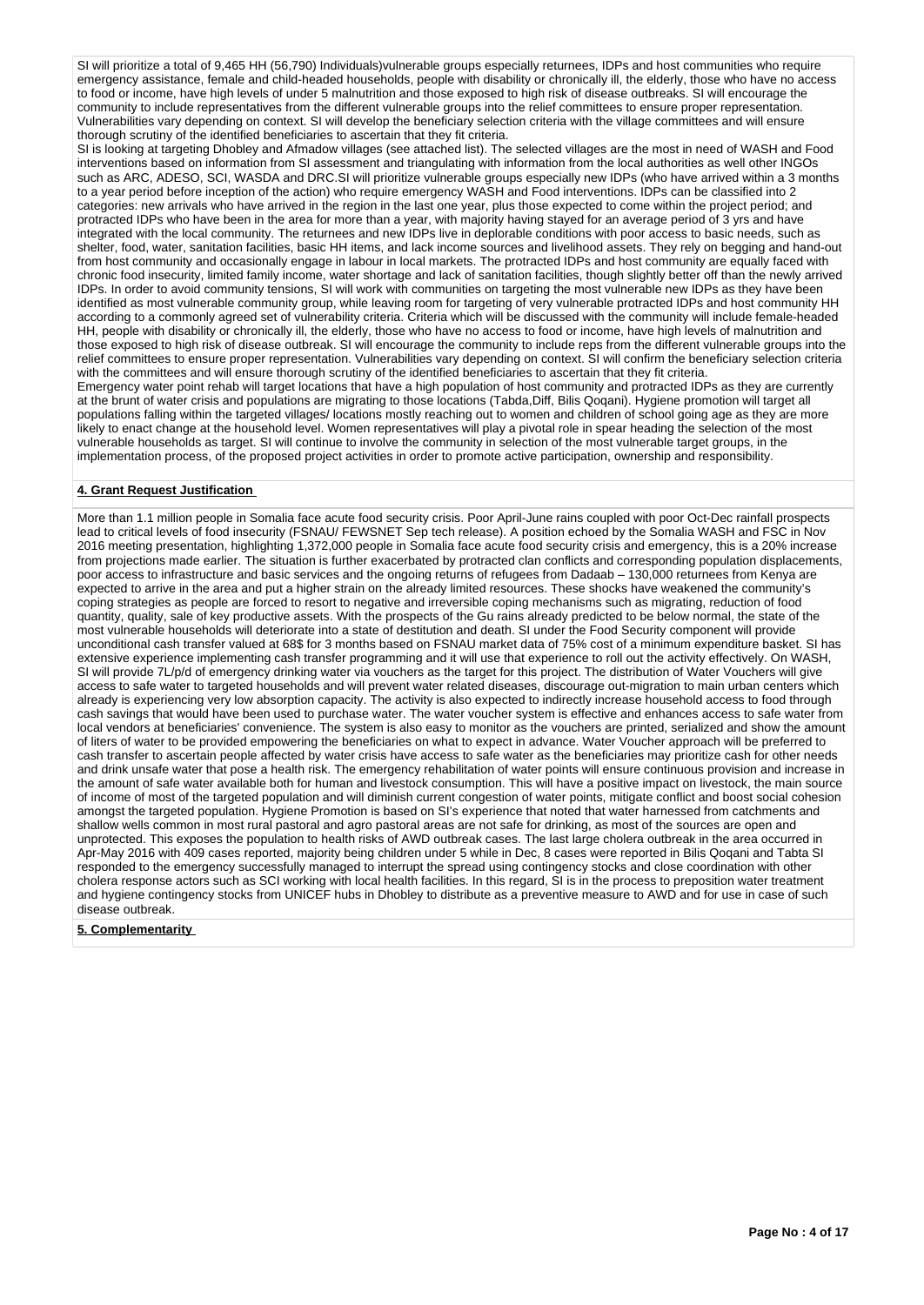### Current response to the drought crisis:

SI has been the only organization responding to the water crisis through its current funding with SHF.

DRC and WASDA received some funding and were able to assist with a small caseload of beneficiaries. However, the needs are still immense and no one organization can cover them all.

#### Coordination

SI understands the importance of complementing with other agencies to ensure that activities have the greatest possible reach and impact SI will therefore continue to coordinate with others.

SI will continue to share the Water Voucher beneficiaries lists with DRC, WASDA, ARC and Adeso to ensure there is no double targeting, in the event they also decide to launch water voucher activities.

□ There has been an ongoing discussion with ARC, Unicef and SI working together in Afmadow district. ARC has been working on rehabilitation of water tanks, PHAST training in IDP camps, water sampling and testing, house hold water treatment, jerry can cleaning campaigns through this activity, SI will complement the works of ARC and UNICEF to ensure that once the rehabilitation is complete, hygiene promotion takes center stage.

#### Coming interventions

This intervention has been designed in coordination with the main stakeholders present in the area. Activities proposed in this proposal have been carefully designed to avoid duplication & complement each other's' efforts to target most vulnerable populations.

□ Bilateral coordination with actors working in Lower Juba is ongoing to discuss location and beneficiary coverage with organizations such as ARC, Adeso, DRC, NRC, CARE and UNHCR among others.

□ Additionally IOM (currently working on providing water through construction of 13 water kiosks in Dhobley for IDPs), WASDA (Training of hygiene promoters and borehole rehabilitation in Waraq) & NRC (Borehole construction, construction of livestock trough and construction of an elevated tank) will be consulted before the start of the project, to see how best we could work together to spread out the activities and reach the most vulnerable .

□ Locations for emergency water point rehabilitation, improvement of wash activities, capacity-training tools, training options, and referral systems will be undertakentaken through consultations with local authorities, government authorities, local experts, and other NGOs. Additionally, SI will continue to actively participate in general coordination meetings, and regularly scheduled humanitarian coordination meetings held monthly in Nairobi & in the field.

### Additional actions in the area and synergies:

SI has just recently submitted a proposal to DG ECHO where activities will complement DRC construction of shelter and latrines in the new returnee center near camp Bosnia, providing 40 hybrid shelters to meet the needs of the settlement's growing population. Currently, DRC has 67 latrines for 1200 returnee persons (200 HH) which are not adequate, consequently SI will support the initiative with 130 latrines so as to meet the needs of all households in the settlement. SI will also contribute to filling in the gaps related to hygiene promotion through behavior change and by the provision of clean water to beneficiaries through water vouchers.

#### Exit strategy

Finally, In order to assure program continuity, impact, and effectiveness, SI will continue to work closely at the local level to tie program objectives and achievements into the larger WASH Policy. Additionally, where opportunities for resource sharing exist, such as with ECHO, SI will explore and actualize working partnerships.

### **LOGICAL FRAMEWORK**

### **Overall project objective**

Contribute to ensuring access to appropriate basic WASH and Food Security needs for the drought affected population of Afmadow District, Jubaland State, South Central Somalia

| <b>Water, Sanitation and Hygiene</b>                                            |                                                 |                                 |  |  |  |  |  |  |  |  |
|---------------------------------------------------------------------------------|-------------------------------------------------|---------------------------------|--|--|--|--|--|--|--|--|
| <b>Cluster objectives</b>                                                       | <b>Strategic Response Plan (SRP) objectives</b> | <b>Percentage of activities</b> |  |  |  |  |  |  |  |  |
| Provide access to safe water, sanitation and<br>hygiene for people in emergency | Somalia HRP 2017                                | 100                             |  |  |  |  |  |  |  |  |

# **Contribution to Cluster/Sector Objectives :**

The activities proposed are in line with the cluster strategic objective of lifesaving and life sustaining integrated response to IDPs and host communities in Afmadow district. Based on SI assessment as has been highlighted, Afmadow district suffers from water and food security crisis. In WASH, this has led to access to less than 2L/person/day, and population migrating to look for water, food and pasture for their livestock. Providing emergency water and access to food to the beneficiaries, rehabilitating a few of the water structures and enhancing hygiene promotion are all activities in line with the cluster objectives:

1. Addressing the humanitarian needs by providing lifesaving and life sustaining to people in need.

2. Rehabilitating existing water points looks at creating durable solutions to the displaced and vulnerable groups affected by drought.

### **Outcome 1**

Improved access to safe drinking water among the targeted communities in villages of Afmadow district.

### **Output 1.1**

### **Description**

12960 people have access to 42L of clean drinking water per day for 30 days

### **Assumptions & Risks**

Security situation remains stable to allow free movement, The drought situation does not worsen leading to huge migration of people from villages targeted.

#### **Activities**

### **Activity 1.1.1**

**Standard Activity : Water trucking/water Vouchers**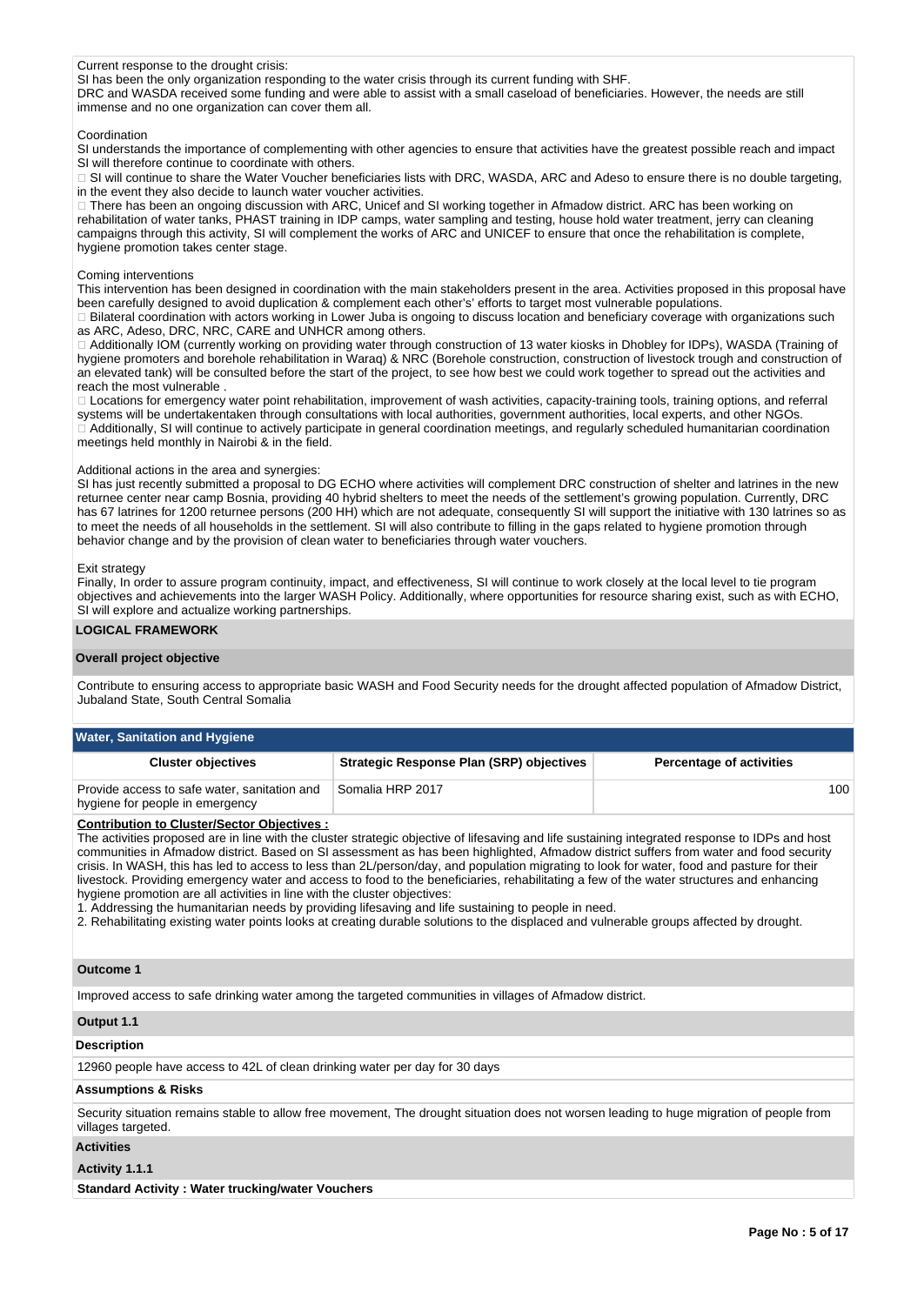SI will provide emergency water through vouchers for vulnerable IDP, returnee and host community HH in Afmadow district, for a period of 30 days as a lifesaving intervention. Beneficiaries will be selected according to community set criteria through a village committee. SI teams will check that all beneficiaries fit agreed upon criteria before registration. Provision of water via vouchers in times of drought will primarily ensure that the most vulnerable HH have access to safe water and avoid related epidemics and discourage out-migration. Water quality analysis that will be done before distribution and at point of use. This activity will ensure households are able to save money meant for water for food purchase.

### **Indicators**

|                 |                                  |                                                         |                                        | <b>End cycle beneficiaries</b> |  |  |        |
|-----------------|----------------------------------|---------------------------------------------------------|----------------------------------------|--------------------------------|--|--|--------|
| Code            | <b>Cluster</b>                   | <b>Indicator</b>                                        | Women   Boys   Girls   Target<br>Men I |                                |  |  |        |
| Indicator 1.1.1 | Water, Sanitation and<br>Hygiene | Number of people with temporary access to safe<br>water |                                        |                                |  |  | 12.960 |

**Means of Verification :** PDM reports, beneficiary registration forms by gender and age, evaluation reports, Pre and Post KAP surveys **Output 1.2**

# **Description**

37,500 people have access to clean drinking water through emergency rehabilitation of water infrastructure/ points

## **Assumptions & Risks**

There will be to conflict leading to halting of the project, the price of commodities remain stable. Project staff are available and willing to work, communities are receptive for the emergency repair work to take place.

#### **Activities**

# **Activity 1.2.1**

### **Standard Activity : Operation and Maintenance of WASH Infrastructure**

To ensure maximum functioning capacity of boreholes during critical periods of water scarcity, SI will support a total of 2 boreholes in Bilis Qoqani and Tabta towns of Afmadow District with fuel subsidy for a period of one month at the peak of the dry season, and borehole repair for the Tabta borehole. The locations were agreed upon with local leaders and other organizations based on the fact that they are hosting huge human and livestock populations.

In addition to providing fuel subsidy and fast moving kits, SI will work with the existing water committee and provide refresher training to ensure that the WASH facilities are well maintained and are functional. SI will ensure that during the installation of the submersible pump, the water committee members will be present so that they familiarize themselves and get to go through practical demonstration training. Additionally, SI field team will closely monitor to ensure fuel is supplied on time and is utilized well at the boreholes by the water user committees. The process will include filling a monitoring sheet by the water committee representative on delivery of fuel by the supplier to the specified boreholes as per the contract that will be drafted

The water committees will be responsible in tracking daily usage of fuel at the borehole by filling in a fuel consumption sheet on the number of litres and pumping hours per day. A completion certificate will be issued that highlights quality standards have been adhered to.

### **Activity 1.2.2**

### **Standard Activity : Water point construction or rehabilitation**

Rehabilitation of 2 Ferro-cement water tanks in Diff (1) and Tabta (1).

The two water tanks are in bad shape and need to be rehabilitated to be able to manage the huge influx of population (Diff currently at 3700 while Tabta 2700 HH additional population). It is worth mentioning that SI through the current SHF was able to rehabilitate one of the two boreholes in Diff with a submersible pump. The pump is now working properly. However, the tank cannot hold water for long. The same issue can be found in Tabta.

The rehabilitation of the 2 ferro-cement water tank will involve re-casting with water proof cement especially on cracks that have now allowed seepage. Curing will be undertaken.

# **Activity 1.2.3**

### **Standard Activity : Operation and Maintenance of WASH Infrastructure**

Rehabilitation of 5 Animal/ Livestock troughs (3 in Tabta and 2 in Diff)

Tabta and Diff have witnessed an influx of huge Livestock population estimated to be over 10,000 herds. As Afmadow District has over 70% of pastoral communities who rely entirely on livestock as their main source of livelihood. SI proposes to rehabilitate 5 water troughs to enable livestock, which is the main backbone of the economy in Afmadow district to have access to water.By rehabilitating the trough, Households would save money that they would have otherwise use to buy water for their livestock for Food.

#### **Activity 1.2.4**

### **Standard Activity : Capacity building (water committees and WASH training)**

Providing refresher training to 4 (24) existing Water User committees

It is important that the existing WUC be provided with refresher training so as to continue to manage and maintain the water infrastructures. The training will include topics such as basic book keeping methods, taking minutes of meetings, explaining roles of WUC members and maintenance practices. SI will hold community meetings to sensitize the population on the roles and responsibilities of water user committees (WUC) and the need for community support in ensuring the water sources are properly used and maintained. In addition, the community will be sensitized on the importance of including women on WUC, to ensure representation and sustainability, as women play a key role in sourcing for water for the families.

#### **Indicators**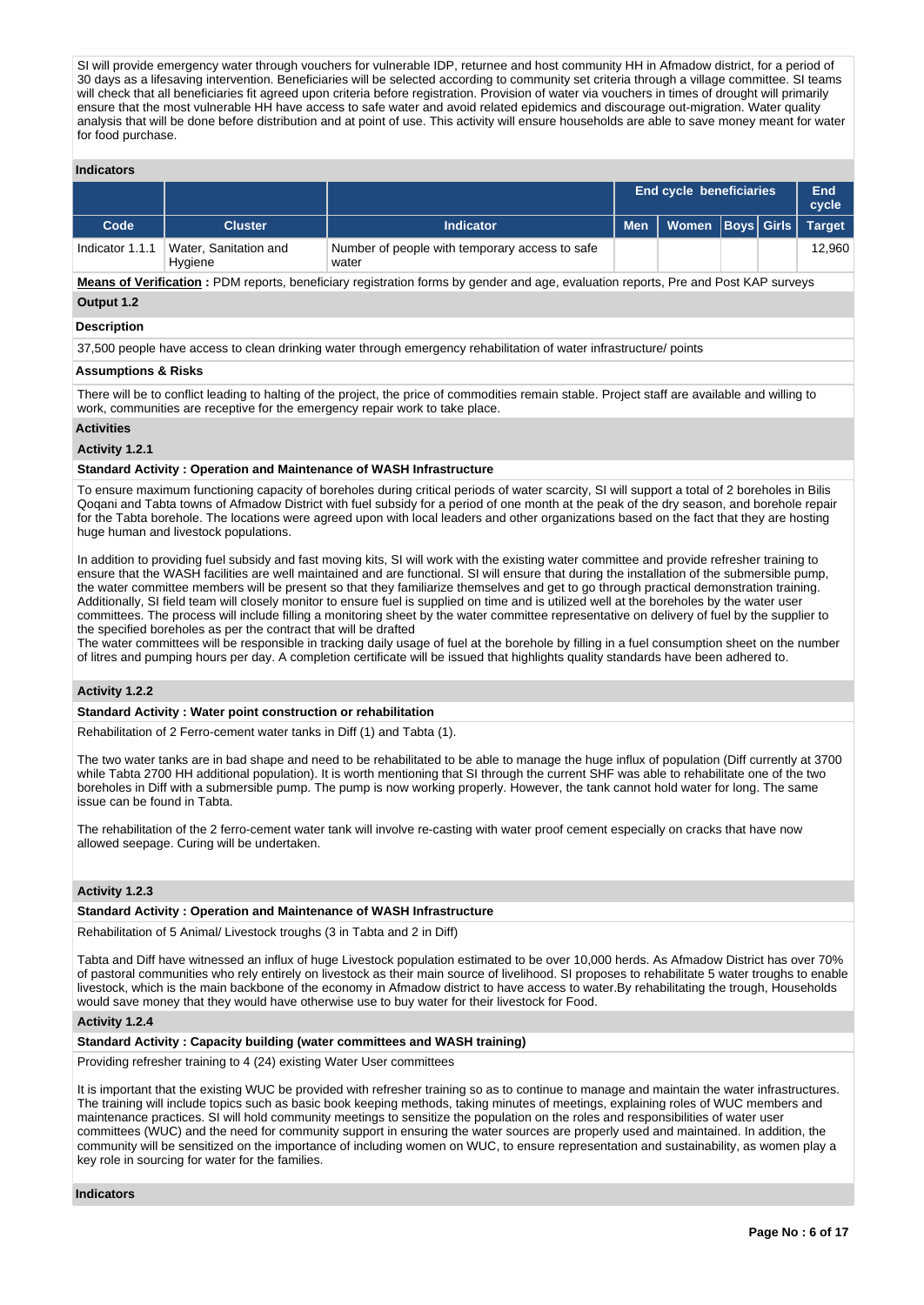|                                         |                                                                                                                                                                                                                                                                                                                                                                                                                             |                                                                                                                                                                                                                                                                                                                                                                                                                                                                                                                                                                                                                                                                                                               |            | End cycle beneficiaries        |             |              | <b>End</b><br>cycle |  |  |  |
|-----------------------------------------|-----------------------------------------------------------------------------------------------------------------------------------------------------------------------------------------------------------------------------------------------------------------------------------------------------------------------------------------------------------------------------------------------------------------------------|---------------------------------------------------------------------------------------------------------------------------------------------------------------------------------------------------------------------------------------------------------------------------------------------------------------------------------------------------------------------------------------------------------------------------------------------------------------------------------------------------------------------------------------------------------------------------------------------------------------------------------------------------------------------------------------------------------------|------------|--------------------------------|-------------|--------------|---------------------|--|--|--|
| Code                                    | <b>Cluster</b>                                                                                                                                                                                                                                                                                                                                                                                                              | <b>Indicator</b>                                                                                                                                                                                                                                                                                                                                                                                                                                                                                                                                                                                                                                                                                              | <b>Men</b> | Women                          | <b>Boys</b> | <b>Girls</b> | <b>Target</b>       |  |  |  |
| Indicator 1.2.1                         | Water, Sanitation and                                                                                                                                                                                                                                                                                                                                                                                                       | Number of people with sustained access to safe                                                                                                                                                                                                                                                                                                                                                                                                                                                                                                                                                                                                                                                                |            |                                |             |              | 37,500              |  |  |  |
|                                         | Hygiene<br>water                                                                                                                                                                                                                                                                                                                                                                                                            |                                                                                                                                                                                                                                                                                                                                                                                                                                                                                                                                                                                                                                                                                                               |            |                                |             |              |                     |  |  |  |
|                                         |                                                                                                                                                                                                                                                                                                                                                                                                                             | Means of Verification: PDM reports, beneficiary registration forms by gender and age, baseline reports, Pre and Post KAP surveys                                                                                                                                                                                                                                                                                                                                                                                                                                                                                                                                                                              |            |                                |             |              | 24                  |  |  |  |
| Indicator 1.2.2                         | Water, Sanitation and<br>Number of wash committee members who have<br>participated in capacity building activities<br>Hygiene                                                                                                                                                                                                                                                                                               |                                                                                                                                                                                                                                                                                                                                                                                                                                                                                                                                                                                                                                                                                                               |            |                                |             |              |                     |  |  |  |
|                                         | Means of Verification: Training reports, attendance records,                                                                                                                                                                                                                                                                                                                                                                |                                                                                                                                                                                                                                                                                                                                                                                                                                                                                                                                                                                                                                                                                                               |            |                                |             |              |                     |  |  |  |
| <b>Outcome 2</b>                        |                                                                                                                                                                                                                                                                                                                                                                                                                             |                                                                                                                                                                                                                                                                                                                                                                                                                                                                                                                                                                                                                                                                                                               |            |                                |             |              |                     |  |  |  |
|                                         |                                                                                                                                                                                                                                                                                                                                                                                                                             | 56,790 Households have Improved their knowledge of adequate hygiene practices through hygiene awareness activities.                                                                                                                                                                                                                                                                                                                                                                                                                                                                                                                                                                                           |            |                                |             |              |                     |  |  |  |
| Output 2.1                              |                                                                                                                                                                                                                                                                                                                                                                                                                             |                                                                                                                                                                                                                                                                                                                                                                                                                                                                                                                                                                                                                                                                                                               |            |                                |             |              |                     |  |  |  |
| <b>Description</b>                      |                                                                                                                                                                                                                                                                                                                                                                                                                             |                                                                                                                                                                                                                                                                                                                                                                                                                                                                                                                                                                                                                                                                                                               |            |                                |             |              |                     |  |  |  |
|                                         | 30 hygiene mentors/volunteers actively involved in Hygiene campaigns                                                                                                                                                                                                                                                                                                                                                        |                                                                                                                                                                                                                                                                                                                                                                                                                                                                                                                                                                                                                                                                                                               |            |                                |             |              |                     |  |  |  |
| <b>Assumptions &amp; Risks</b>          |                                                                                                                                                                                                                                                                                                                                                                                                                             |                                                                                                                                                                                                                                                                                                                                                                                                                                                                                                                                                                                                                                                                                                               |            |                                |             |              |                     |  |  |  |
| hygiene campaigns                       |                                                                                                                                                                                                                                                                                                                                                                                                                             | Hygiene promoters will be available and ready to work. Security situation will prevail to allow hygiene promoters visit HH and undertake                                                                                                                                                                                                                                                                                                                                                                                                                                                                                                                                                                      |            |                                |             |              |                     |  |  |  |
| <b>Activities</b>                       |                                                                                                                                                                                                                                                                                                                                                                                                                             |                                                                                                                                                                                                                                                                                                                                                                                                                                                                                                                                                                                                                                                                                                               |            |                                |             |              |                     |  |  |  |
| Activity 2.1.1                          |                                                                                                                                                                                                                                                                                                                                                                                                                             |                                                                                                                                                                                                                                                                                                                                                                                                                                                                                                                                                                                                                                                                                                               |            |                                |             |              |                     |  |  |  |
|                                         | <b>Standard Activity: Community Hygiene promotion</b>                                                                                                                                                                                                                                                                                                                                                                       |                                                                                                                                                                                                                                                                                                                                                                                                                                                                                                                                                                                                                                                                                                               |            |                                |             |              |                     |  |  |  |
| Hygiene awareness raising               |                                                                                                                                                                                                                                                                                                                                                                                                                             |                                                                                                                                                                                                                                                                                                                                                                                                                                                                                                                                                                                                                                                                                                               |            |                                |             |              |                     |  |  |  |
| activities.<br>promote behavior change. | SI will conduct intensive hygiene promotion campaigns and sessions for all the returnees, IDPs and host communities targeted with WASH<br>Best practices from similar activity were conducted in April, May and December of 2016 through door to door home visits and sessions<br>through trained hygiene volunteers. SI will continue similar approach but introduce hygiene awareness in schools and health facilities to |                                                                                                                                                                                                                                                                                                                                                                                                                                                                                                                                                                                                                                                                                                               |            |                                |             |              |                     |  |  |  |
|                                         |                                                                                                                                                                                                                                                                                                                                                                                                                             | Special training sessions will be conducted for IDPs, returnees and host community including; youth groups, women's groups and religious                                                                                                                                                                                                                                                                                                                                                                                                                                                                                                                                                                      |            |                                |             |              |                     |  |  |  |
|                                         |                                                                                                                                                                                                                                                                                                                                                                                                                             | leaders who can greatly influence big masses among the community on hygiene.                                                                                                                                                                                                                                                                                                                                                                                                                                                                                                                                                                                                                                  |            |                                |             |              |                     |  |  |  |
|                                         |                                                                                                                                                                                                                                                                                                                                                                                                                             | In addition, SI will work with a total of 30 hygiene volunteers previously trained in target communities to ensure continued dissemination of<br>the key messages throughout the project area as well as undertake hygiene kits distribution.                                                                                                                                                                                                                                                                                                                                                                                                                                                                 |            |                                |             |              |                     |  |  |  |
| practice.                               |                                                                                                                                                                                                                                                                                                                                                                                                                             | SI will conduct a KAP survey and information gathered will be used to design the key hygiene messages. SI will prepare IEC materials used<br>to disseminate messages which will be pretested before use by the community and local leadership.<br>SI will conduct a detailed post intervention KAP survey to measure impact of hygiene promotion sessions conducted on knowledge and                                                                                                                                                                                                                                                                                                                          |            |                                |             |              |                     |  |  |  |
|                                         |                                                                                                                                                                                                                                                                                                                                                                                                                             | In case of a disease outbreak in the project area, SI will re-deploy resources (staff) and intensify hygiene promotion in the affected locations.                                                                                                                                                                                                                                                                                                                                                                                                                                                                                                                                                             |            |                                |             |              |                     |  |  |  |
| Activity 2.1.2                          |                                                                                                                                                                                                                                                                                                                                                                                                                             |                                                                                                                                                                                                                                                                                                                                                                                                                                                                                                                                                                                                                                                                                                               |            |                                |             |              |                     |  |  |  |
|                                         |                                                                                                                                                                                                                                                                                                                                                                                                                             | Standard Activity : Hygiene kit distribution (complete kits of hygiene items)                                                                                                                                                                                                                                                                                                                                                                                                                                                                                                                                                                                                                                 |            |                                |             |              |                     |  |  |  |
|                                         | Pre-positioning of water treatment and of hygiene contingency stocks                                                                                                                                                                                                                                                                                                                                                        | SI is in the process of pre-positioning water treatment and hygiene contingency stocks (aquatabs, chlorine, soap and buckets) from UNICEF<br>hubs in Dhobley to distribute as a preventive measure to AWD/cholera and for use in case of disease outbreaks under the current SHF<br>grant. SI will continue to respond using the pre-positioned stocks from UNICEF hubs. The distribution of 2000 (will target 12,000 people)<br>contingency stocks will consider the most vulnerable HHs in the target locations to minimize any possible conflict between IDPs / returnees<br>and host community. A post distribute monitoring will be undertaken for the 2000 HH that will be targeted with this activity. |            |                                |             |              |                     |  |  |  |
| <b>Indicators</b>                       |                                                                                                                                                                                                                                                                                                                                                                                                                             |                                                                                                                                                                                                                                                                                                                                                                                                                                                                                                                                                                                                                                                                                                               |            |                                |             |              |                     |  |  |  |
|                                         |                                                                                                                                                                                                                                                                                                                                                                                                                             |                                                                                                                                                                                                                                                                                                                                                                                                                                                                                                                                                                                                                                                                                                               |            | <b>End cycle beneficiaries</b> |             |              | <b>End</b><br>cycle |  |  |  |
| Code                                    | <b>Cluster</b>                                                                                                                                                                                                                                                                                                                                                                                                              | <b>Indicator</b>                                                                                                                                                                                                                                                                                                                                                                                                                                                                                                                                                                                                                                                                                              | Men        | <b>Women</b>                   | <b>Boys</b> | <b>Girls</b> | <b>Target</b>       |  |  |  |
| Indicator 2.1.1                         | Water, Sanitation and<br>Hygiene                                                                                                                                                                                                                                                                                                                                                                                            | Number of people who have participated in<br>hygiene promotion activities                                                                                                                                                                                                                                                                                                                                                                                                                                                                                                                                                                                                                                     |            |                                |             |              | 56,790              |  |  |  |
|                                         |                                                                                                                                                                                                                                                                                                                                                                                                                             | Means of Verification: PDM, POST and PRE KAP, Monitoring reports, HH visit reports                                                                                                                                                                                                                                                                                                                                                                                                                                                                                                                                                                                                                            |            |                                |             |              |                     |  |  |  |
| Indicator 2.1.2                         | Water, Sanitation and<br>Hygiene                                                                                                                                                                                                                                                                                                                                                                                            | Number of people who have received hygiene kits                                                                                                                                                                                                                                                                                                                                                                                                                                                                                                                                                                                                                                                               |            |                                |             |              | 12,000              |  |  |  |
|                                         |                                                                                                                                                                                                                                                                                                                                                                                                                             | <b>Means of Verification:</b> PDM, Final evaluation, Monitoring reports, distribution list                                                                                                                                                                                                                                                                                                                                                                                                                                                                                                                                                                                                                    |            |                                |             |              |                     |  |  |  |
| Outcome 3                               |                                                                                                                                                                                                                                                                                                                                                                                                                             |                                                                                                                                                                                                                                                                                                                                                                                                                                                                                                                                                                                                                                                                                                               |            |                                |             |              |                     |  |  |  |
|                                         |                                                                                                                                                                                                                                                                                                                                                                                                                             | Improved access to Food among IDP HH in Dhobley and Afmadow town and its surrounding villages.                                                                                                                                                                                                                                                                                                                                                                                                                                                                                                                                                                                                                |            |                                |             |              |                     |  |  |  |

# **Output 3.1**

# **Description**

Provision of Unconditional Cash Transfer targeting 1055 HH ( 6330 Individuals) for 3 months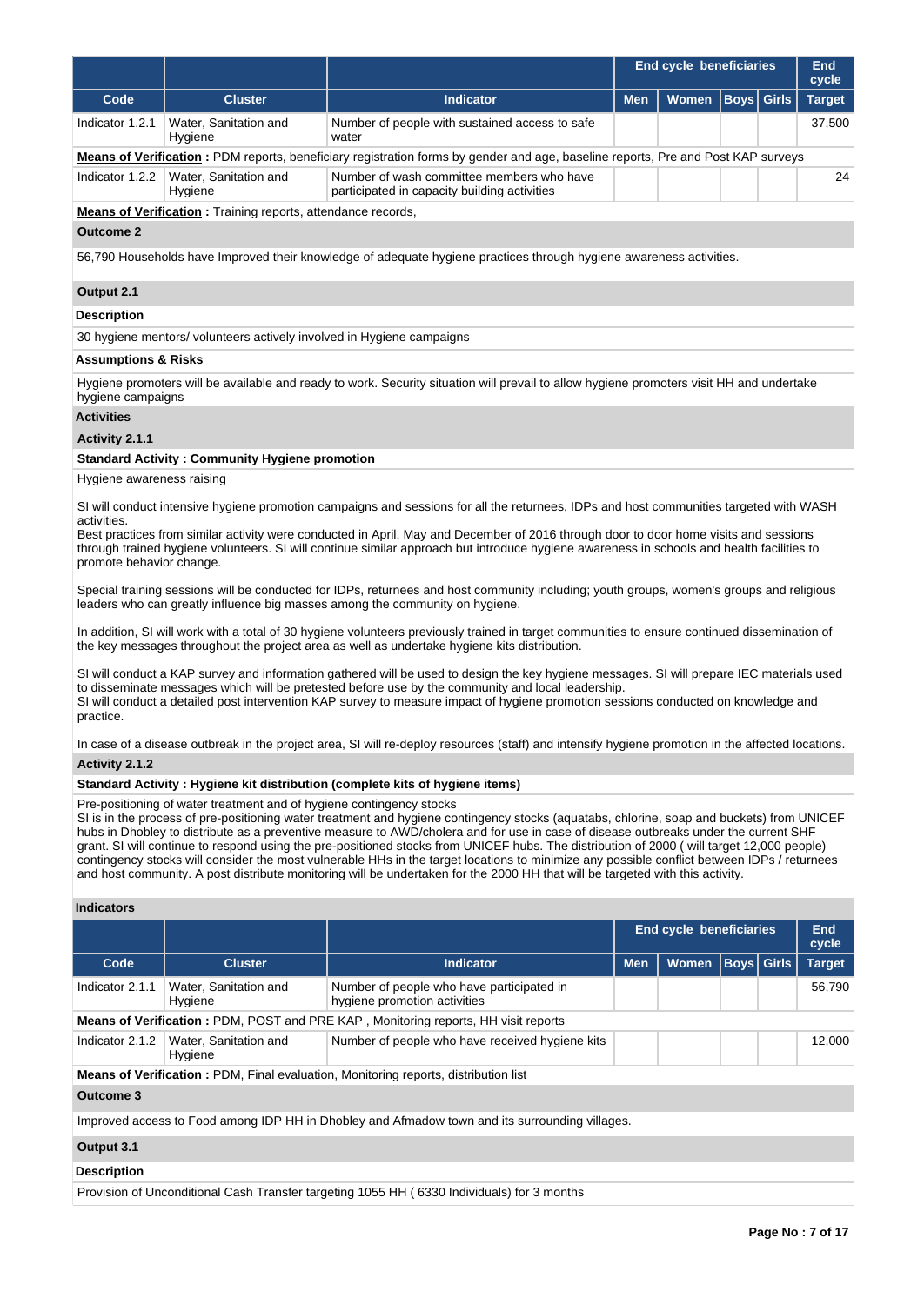# **Assumptions & Risks**

The prices of food will not significantly increase to make food un-affordable to targeted HH

### **Activities**

# **Activity 3.1.1**

# **Standard Activity : Not Selected**

SI will support a \$ 68(75% of food items of CMB) cash transfer to 1055 households ( 6330 Individuals) for 3 months. SI will disburse cash primarily through mobile transfer platform with a local telephone company.

### **Indicators**

|                                                                |                            |                                                                                                                                |            |       | <b>End cycle beneficiaries</b><br>End<br>cycle |  |               |  |  |  |
|----------------------------------------------------------------|----------------------------|--------------------------------------------------------------------------------------------------------------------------------|------------|-------|------------------------------------------------|--|---------------|--|--|--|
| Code                                                           | <b>Cluster</b>             | Indicator                                                                                                                      | <b>Men</b> | Women | <b>Boys Girls</b>                              |  | <b>Target</b> |  |  |  |
| Indicator 3.1.1                                                | <b>Food Security</b>       | Number of people that benefited from conditional<br>transfers to improve access to food and protection<br>of livelihood assets |            |       |                                                |  | 6.330         |  |  |  |
| <b>Means of Verification: Beneficiaries list, PDM, endline</b> |                            |                                                                                                                                |            |       |                                                |  |               |  |  |  |
|                                                                | <b>Additional Targets:</b> |                                                                                                                                |            |       |                                                |  |               |  |  |  |

# **M & R**

# **Monitoring & Reporting plan**

The monitoring and measurement of project indicators will be accomplished through a range of baseline surveys, pre-and post-intervention KAP surveys, post-distribution monitoring surveys (where applicable). A launch workshop will be organized to update the teams on monitoring requirements and activities as well as tailor-made tools to track proposal indicators as well as process indicators and provide related sources of verification (e.g. beneficiary verification form; donation certificates; training reports, monitoring forms, water quality testing; baseline and KAP questionnaires; and photos). This ensures acceptable level of accountability towards targeted beneficiaries, other stakeholders and OCHA. Monitoring activities will be fully incorporated into the overall activity plan for the project. Furthermore, SI will implement the CFCM to strive for better accountability to beneficiaries, where beneficiaries and non-beneficiaries provide feedback and complaints related to SI activities. This system aims to bring structure to feedback and complaints communication lines and methodologically map where and why certain community comments arise. Moreover, random phone calls to beneficiaries from Nairobi (from Somali-speaking staff) will be used to ensure service delivery. The field team will capture the GPS coordinates of the villages under support for mapping project locations. Additionally, SI involves all beneficiaries at all stages of implementation from launch to participatory monitoring. In addition, SI will hold FGDs and KII with beneficiaries and local authorities to get their feedback on the project implementation.

# **Workplan**

| <b>Activitydescription</b>                                                                                                                                                                                                                                                                                                                                                                                                                                                                                                                                                                                                                                                                                                                                                                                                                                                                                                                                                                                                                                                                                                                                                                                                                                                                                                                                                                                                                                                                                                                                                                                                       | Year |  |            |   | 5            |  | 8 |  |  |
|----------------------------------------------------------------------------------------------------------------------------------------------------------------------------------------------------------------------------------------------------------------------------------------------------------------------------------------------------------------------------------------------------------------------------------------------------------------------------------------------------------------------------------------------------------------------------------------------------------------------------------------------------------------------------------------------------------------------------------------------------------------------------------------------------------------------------------------------------------------------------------------------------------------------------------------------------------------------------------------------------------------------------------------------------------------------------------------------------------------------------------------------------------------------------------------------------------------------------------------------------------------------------------------------------------------------------------------------------------------------------------------------------------------------------------------------------------------------------------------------------------------------------------------------------------------------------------------------------------------------------------|------|--|------------|---|--------------|--|---|--|--|
| Activity 1.1.1: SI will provide emergency water through vouchers for vulnerable<br>IDP, returnee and host community HH in Afmadow district, for a period of 30 days<br>as a lifesaving intervention. Beneficiaries will be selected according to community<br>set criteria through a village committee. SI teams will check that all beneficiaries fit<br>agreed upon criteria before registration. Provision of water via vouchers in times of<br>drought will primarily ensure that the most vulnerable HH have access to safe<br>water and avoid related epidemics and discourage out-migration. Water quality<br>analysis that will be done before distribution and at point of use. This activity will<br>ensure households are able to save money meant for water for food purchase.                                                                                                                                                                                                                                                                                                                                                                                                                                                                                                                                                                                                                                                                                                                                                                                                                                       | 2017 |  | $x \mid x$ |   | $\mathsf{X}$ |  |   |  |  |
| Activity 1.2.1: To ensure maximum functioning capacity of boreholes during critical<br>periods of water scarcity, SI will support a total of 2 boreholes in Bilis Qoqani and<br>Tabta towns of Afmadow District with fuel subsidy for a period of one month at the<br>peak of the dry season, and borehole repair for the Tabta borehole. The locations<br>were agreed upon with local leaders and other organizations based on the fact that<br>they are hosting huge human and livestock populations.<br>In addition to providing fuel subsidy and fast moving kits, SI will work with the<br>existing water committee and provide refresher training to ensure that the WASH<br>facilities are well maintained and are functional. SI will ensure that during the<br>installation of the submersible pump, the water committee members will be present<br>so that they familiarize themselves and get to go through practical demonstration<br>training. Additionally, SI field team will closely monitor to ensure fuel is supplied on<br>time and is utilized well at the boreholes by the water user committees. The<br>process will include filling a monitoring sheet by the water committee<br>representative on delivery of fuel by the supplier to the specified boreholes as per<br>the contract that will be drafted<br>The water committees will be responsible in tracking daily usage of fuel at the<br>borehole by filling in a fuel consumption sheet on the number of litres and pumping<br>hours per day. A completion certificate will be issued that highlights quality<br>standards have been adhered to. | 2017 |  | X          | X | $\times$     |  |   |  |  |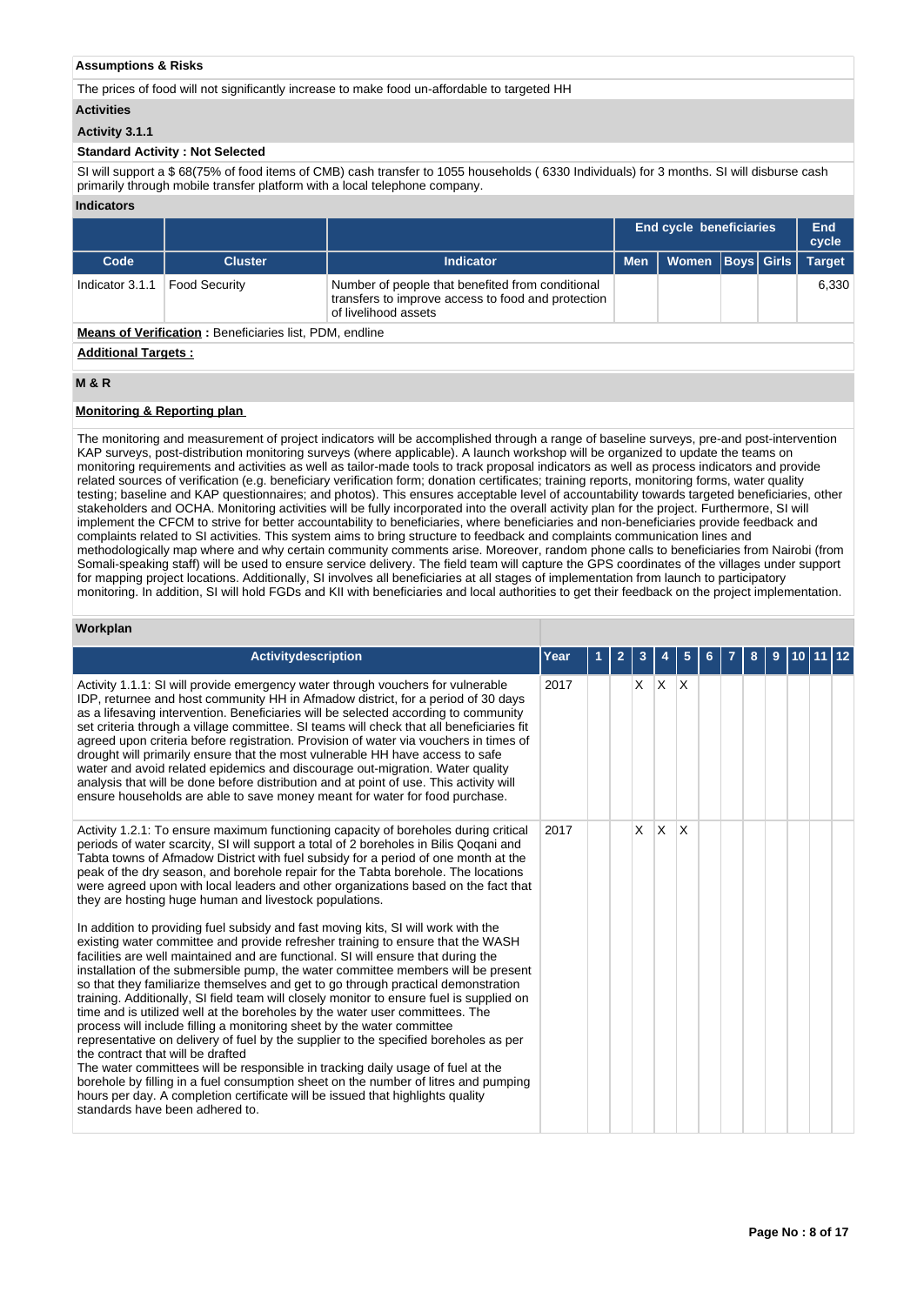| Activity 1.2.2: Rehabilitation of 2 Ferro-cement water tanks in Diff (1) and Tabta (1).                                                                                                                                                                                                                                                                                                                                                                                                                                                                                                                                                                                                                                                                                                                           | 2017 | X. | $\mathsf{X}$ | $\times$                |  |  |
|-------------------------------------------------------------------------------------------------------------------------------------------------------------------------------------------------------------------------------------------------------------------------------------------------------------------------------------------------------------------------------------------------------------------------------------------------------------------------------------------------------------------------------------------------------------------------------------------------------------------------------------------------------------------------------------------------------------------------------------------------------------------------------------------------------------------|------|----|--------------|-------------------------|--|--|
| The two water tanks are in bad shape and need to be rehabilitated to be able to<br>manage the huge influx of population (Diff currently at 3700 while Tabta 2700 HH<br>additional population). It is worth mentioning that SI through the current SHF was<br>able to rehabilitate one of the two boreholes in Diff with a submersible pump. The<br>pump is now working properly. However, the tank cannot hold water for long. The<br>same issue can be found in Tabta.                                                                                                                                                                                                                                                                                                                                           |      |    |              |                         |  |  |
| The rehabilitation of the 2 ferro-cement water tank will involve re-casting with water<br>proof cement especially on cracks that have now allowed seepage. Curing will be<br>undertaken.                                                                                                                                                                                                                                                                                                                                                                                                                                                                                                                                                                                                                          |      |    |              |                         |  |  |
| Activity 1.2.3: Rehabilitation of 5 Animal/ Livestock troughs (3 in Tabta and 2 in Diff)                                                                                                                                                                                                                                                                                                                                                                                                                                                                                                                                                                                                                                                                                                                          | 2017 | X  | $\mathsf{X}$ | X                       |  |  |
| Tabta and Diff have witnessed an influx of huge Livestock population estimated to<br>be over 10,000 herds. As Afmadow District has over 70% of pastoral communities<br>who rely entirely on livestock as their main source of livelihood. SI proposes to<br>rehabilitate 5 water troughs to enable livestock, which is the main backbone of the<br>economy in Afmadow district to have access to water. By rehabilitating the trough,<br>Households would save money that they would have otherwise use to buy water<br>for their livestock for Food.                                                                                                                                                                                                                                                             |      |    |              |                         |  |  |
| Activity 1.2.4: Providing refresher training to 4 (24) existing Water User committees                                                                                                                                                                                                                                                                                                                                                                                                                                                                                                                                                                                                                                                                                                                             | 2017 | X. | $\mathsf{X}$ | $\overline{\mathsf{x}}$ |  |  |
| It is important that the existing WUC be provided with refresher training so as to<br>continue to manage and maintain the water infrastructures. The training will include<br>topics such as basic book keeping methods, taking minutes of meetings,<br>explaining roles of WUC members and maintenance practices. SI will hold<br>community meetings to sensitize the population on the roles and responsibilities of<br>water user committees (WUC) and the need for community support in ensuring the<br>water sources are properly used and maintained. In addition, the community will be<br>sensitized on the importance of including women on WUC, to ensure<br>representation and sustainability, as women play a key role in sourcing for water<br>for the families.                                     |      |    |              |                         |  |  |
| Activity 2.1.1: Hygiene awareness raising                                                                                                                                                                                                                                                                                                                                                                                                                                                                                                                                                                                                                                                                                                                                                                         | 2017 | X  | $\mathsf{X}$ | X                       |  |  |
| SI will conduct intensive hygiene promotion campaigns and sessions for all the<br>returnees, IDPs and host communities targeted with WASH activities.<br>Best practices from similar activity were conducted in April, May and December of<br>2016 through door to door home visits and sessions through trained hygiene<br>volunteers. SI will continue similar approach but introduce hygiene awareness in<br>schools and health facilities to promote behavior change.                                                                                                                                                                                                                                                                                                                                         |      |    |              |                         |  |  |
| Special training sessions will be conducted for IDPs, returnees and host<br>community including; youth groups, women's groups and religious leaders who can<br>greatly influence big masses among the community on hygiene.                                                                                                                                                                                                                                                                                                                                                                                                                                                                                                                                                                                       |      |    |              |                         |  |  |
| In addition, SI will work with a total of 30 hygiene volunteers previously trained in<br>target communities to ensure continued dissemination of the key messages<br>throughout the project area as well as undertake hygiene kits distribution.                                                                                                                                                                                                                                                                                                                                                                                                                                                                                                                                                                  |      |    |              |                         |  |  |
| SI will conduct a KAP survey and information gathered will be used to design the<br>key hygiene messages. SI will prepare IEC materials used to disseminate<br>messages which will be pretested before use by the community and local<br>leadership.<br>SI will conduct a detailed post intervention KAP survey to measure impact of<br>hygiene promotion sessions conducted on knowledge and practice.                                                                                                                                                                                                                                                                                                                                                                                                           |      |    |              |                         |  |  |
| In case of a disease outbreak in the project area, SI will re-deploy resources (staff)<br>and intensify hygiene promotion in the affected locations.                                                                                                                                                                                                                                                                                                                                                                                                                                                                                                                                                                                                                                                              |      |    |              |                         |  |  |
| Activity 2.1.2: Pre-positioning of water treatment and of hygiene contingency stocks<br>SI is in the process of pre-positioning water treatment and hygiene contingency<br>stocks (aquatabs, chlorine, soap and buckets) from UNICEF hubs in Dhobley to<br>distribute as a preventive measure to AWD/cholera and for use in case of disease<br>outbreaks under the current SHF grant. SI will continue to respond using the pre-<br>positioned stocks from UNICEF hubs. The distribution of 2000 (will target 12,000<br>people)contingency stocks will consider the most vulnerable HHs in the target<br>locations to minimize any possible conflict between IDPs / returnees and host<br>community. A post distribute monitoring will be undertaken for the 2000 HH that will<br>be targeted with this activity. | 2017 | X  | ΙX.          | X                       |  |  |
| Activity 3.1.1: SI will support a \$68(75% of food items of CMB) cash transfer to<br>1055 households (6330 Individuals) for 3 months. SI will disburse cash primarily<br>through mobile transfer platform with a local telephone company.                                                                                                                                                                                                                                                                                                                                                                                                                                                                                                                                                                         | 2017 | X  | X            | X                       |  |  |
| <b>OTHER INFO</b>                                                                                                                                                                                                                                                                                                                                                                                                                                                                                                                                                                                                                                                                                                                                                                                                 |      |    |              |                         |  |  |
| <b>Accountability to Affected Populations</b>                                                                                                                                                                                                                                                                                                                                                                                                                                                                                                                                                                                                                                                                                                                                                                     |      |    |              |                         |  |  |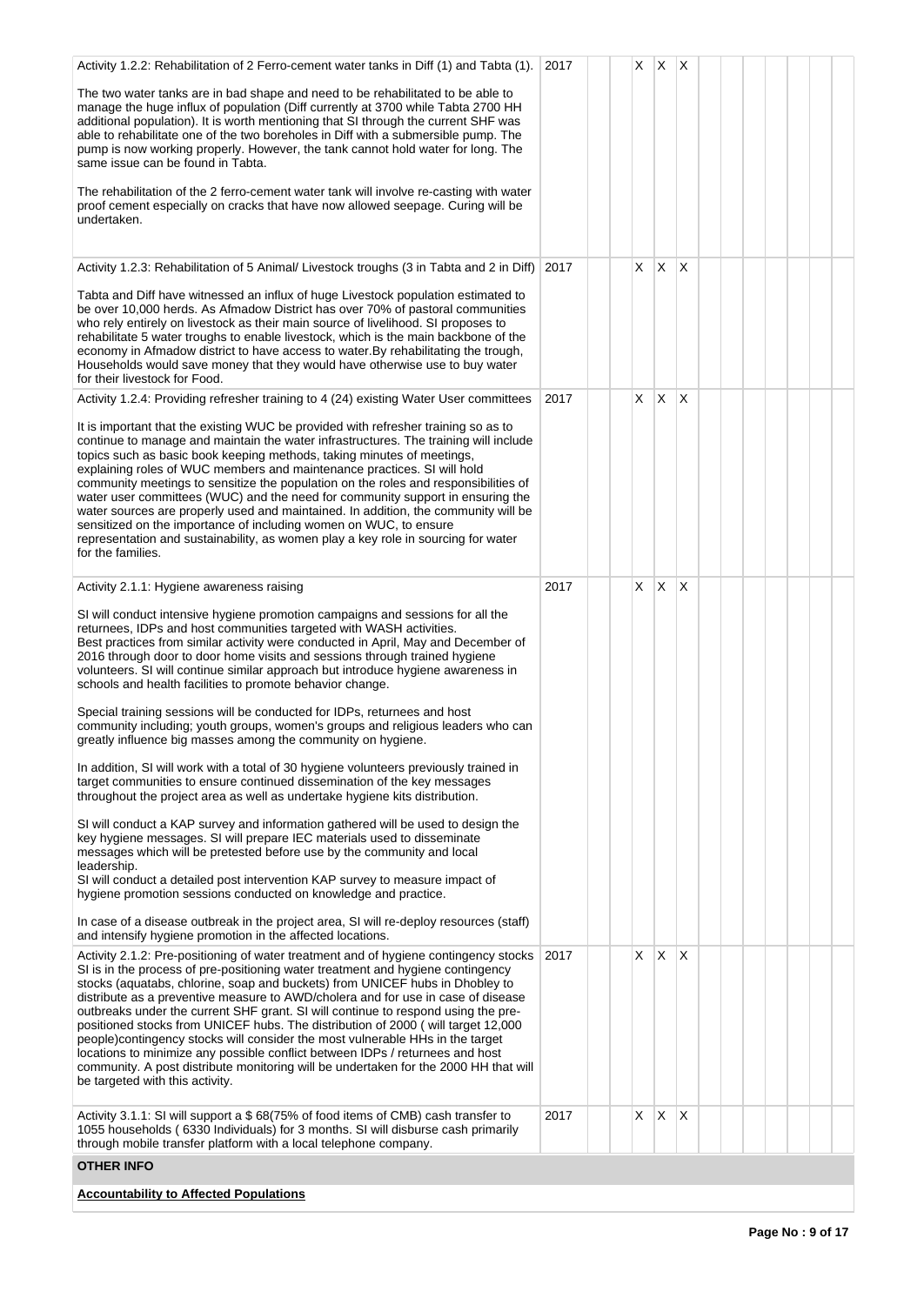SI encourages and ensures that beneficiaries take part in the phases of project implementation. From the needs assessment stage, SI meets with communities to understand what the needs and problems are in the community. This has been done through focus group discussions and Key Informant interviews as well as Household surveys. SI worked closely with the village relief committee and the village elders including women and youth representatives to ensure that during beneficiaries selection, only the vulnerable are included, based on the criteria set. During implementation, SI continues to work with the beneficiaries through water committees, Hygiene promotion mentors to ensure that messages and information flows to the entire community. This has been done in the most transparent manner in the past and has worked well. Furthermore, SI operates in remote locations with impeding security constraints in South Somalia. SI successfully manages to implement WASH and Food Security initiatives on behalf of vulnerable populations. However, inaccessibility and the aforementioned security constraints limit viable options of ensuring adequate feedback for all activities like use of radio station in some districts. As a result, SI, with the Monitoring and Evaluation (M&E) department at the forefront, instituted the Community Feedback and Complaints Mechanism (CFCM). The purpose of the system is to allow beneficiaries and non-beneficiaries to provide feedback and complaints related to SI activities. This system aims to bring structure to feedback and complaints communication lines and methodologically map where and why certain community comments arise.

CFCM is designed in the following way (summarized): the Field coordinator is the focal person of contact for community feedback and complaints. His/her number is shared with community representatives and beneficiaries. The Field Coordinator's responsibility is to coordinate with the rest of the team and share collected information with Nairobi coordination on a monthly basis. Field Supervisors, who are in direct contact with beneficiaries, are responsible of collecting feedback and complaints, as well as increasing community awareness on the system throughout the activities. If the Field Coordinator and Field Supervisors cannot address the complaint raised, the Field Coordinator's responsible of forwarding the query to the Country Director. In case of complaints toward the feedback and complaints focal persons, beneficiaries can contact the Country Director directly. S/he would, in turn, liaise with the M&E department in Nairobi. The entire process is recorded in the CFCM database managed by the MEAL department at coordination level. Contact details for all above stakeholders are available on beneficiary ID cards in Afmadow district. Additionally, SI always ensure that they communicate through public forums during beneficiary selection exercises, hygiene promotion session, at the mosque during Friday prayers. Furthermore, for any billboard that is put up for visibility purpose, SI ensures that the toll number is clearly visible for beneficiaries to call. In the event that beneficiaries do not have money to call, they are encouraged to flash call after which they are called back. All feedback or complains received are well documented and filed for follow up purposes. In the implementation of this project, SI will continue to strength and encourage beneficiaries to continue to use the mechanism that is already in place. Finally, in the principle of " Do No Harm", SI ensures that any feedback provided is treated with utmost confidentiality, beneficiaries are made aware in advance that their name is not required they will not be singled out.

### **Implementation Plan**

SI implements directly. Before the beginning the project, SI's coordination team based in Nairobi will hold a two day workshop to introduce the project and discuss modalities of implementation and foreseeable challenges. During the workshop, the project's implementation plan is developed to map a way forward. The Field Coordinator has primary responsibility for monitoring and implementation of the project. The Program Manager, assistants and supervisors draft weekly reports, which are then compiled by the Field Coordinator into weekly sitreps shared among the coordination team in Nairobi. The sitreps are used to report on activities, humanitarian situation, security, coordination and forecasts for the coming week. Coordination team provides technical support and oversight throughout the project. By consolidating the weekly sitreps, frequent phone and email exchanges, the coordination team will provides guidance for field staff. Senior field staff will (security permitting) organize quarterly short visits for coordination staff.

An M&E plan will be developed to monitor activities and indicators. The plan will also be used to monitor and incorporate cross-cutting issues such as gender. An elaborate tool for monitoring activities named Project Implementation Plan (PIP) will be used. This monthly work plan is completed by the field coordinator and includes progress activity implementation and on targeted beneficiaries dis-aggregated by sex and age. This is supplemented with weekly sitreps as well as pictures and collection of GPS coordinates to ensure that reporting corresponds with realities on the ground. The coordination team will organize capacity building for field staff to ensure that they have the capacity for following these procedures. Random calls to beneficiaries will be done regularly by Somali speaking female staff from the coordination team to ensure objectivity and avoid bias. In order to assure program continuity, impact and effectiveness, SI will continue to work closely at the local level to tie program objectives and achievements into the larger WASH Policy. SI will continue to disseminate assessment data, impact data, and lessons learned with key implementer by continuing consistent and productive involvement with the cluster working groups. Additionally, where opportunities for resource sharing and maximization exist, such as with the IHA (Canadian), SI will explore and actualize working partnerships. Regular briefings with local government officials and representatives, as well as with UNHCR, will also provide an open and consistent forum for coordination and information exchange, from a program standpoint but also for security and learning purposes.

# **Coordination with other Organizations in project area**

| Name of the organization               | Areas/activities of collaboration and rationale                                                                                                                                                                                                                                                                                                                                                            |
|----------------------------------------|------------------------------------------------------------------------------------------------------------------------------------------------------------------------------------------------------------------------------------------------------------------------------------------------------------------------------------------------------------------------------------------------------------|
| American Refugee Council               | ARC is currently undertaking the following-Water sampling and<br>testing, HH water treatment, Jerrycan cleaning campaign and<br>training on PHAST. SI will work and with ARC to ensure that<br>beneficiaries targeted with the WASH activities are followed up to<br>ensure that they are sensitized on importance of cleaning their water<br>containers to avoid contamination that may lead to diseases. |
| Norwegian Rrefugee Council             | NRC is currently undertaking construction of water tanks in Dobley,<br>rehabilitation of troughs and construction, repair of boreholes and<br>WASH infrastructure construction and sanitation works. SI will<br>coordinate with NRC to prevent double targeting in rehabilitation of<br><b>WASH</b> facilities                                                                                             |
| Adeso                                  | ADESO is currently involved in hygiene promotion. SI and ADESO<br>hold monthly bilateral meetings in order to coordinate activities and<br>to ensure complementarity. SI will therefore coordinate with ADESO<br>before conducting any activity so as to prevent duplication of work                                                                                                                       |
| Wajir South Development Agency (WASDA) | WASDA implements various WASH activities such as water voucher,<br>rehabilitation of catchments and borehole. It also carries out hygiene<br>promotion and sanitation in Afmadow and Badhadhe districts. SI has<br>previously partnered with WASDA in carrying out interagency<br>sensitization on AWD/Cholera in April 2016 and will coordinate in<br>targeting locations and beneficiaries               |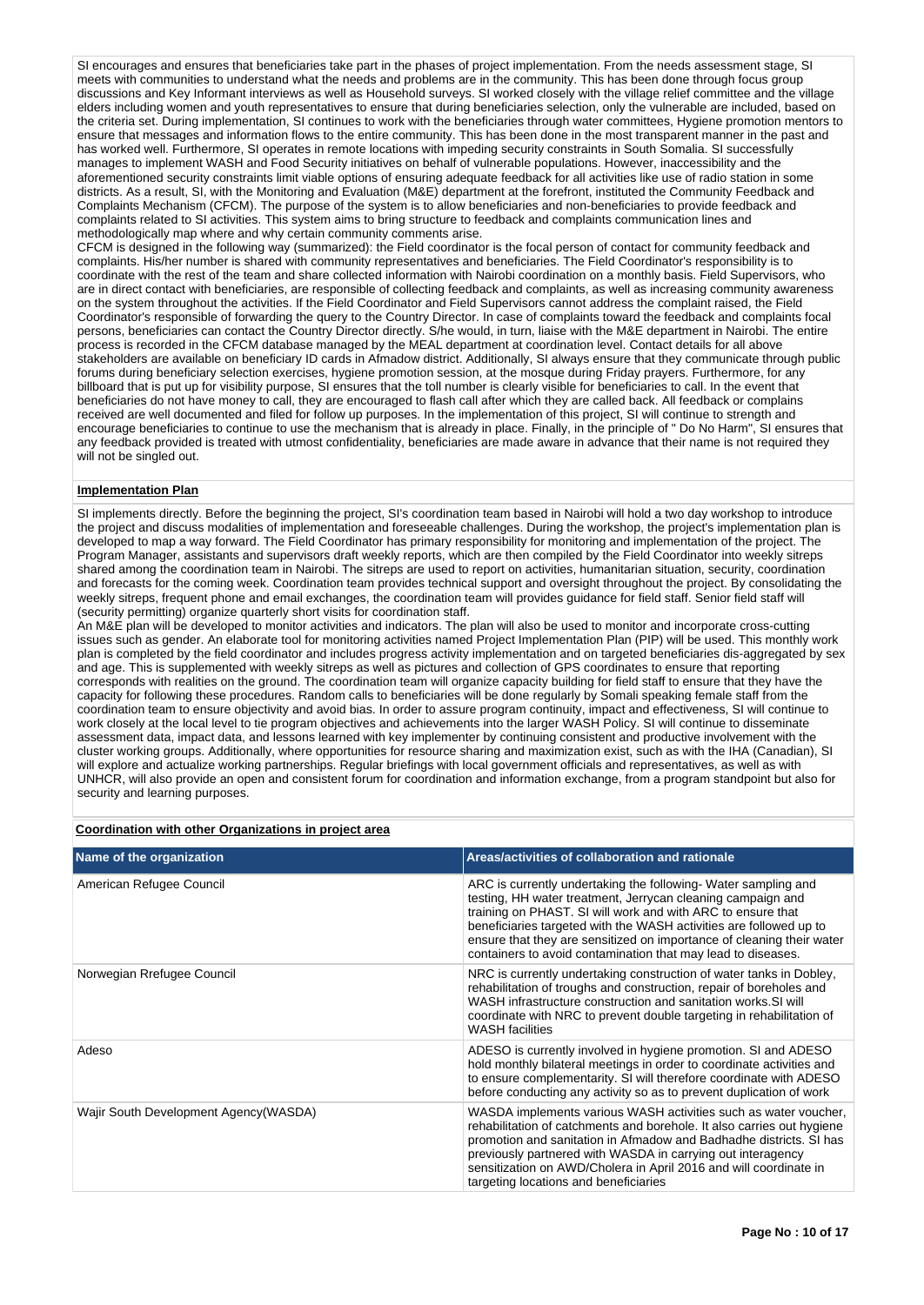| SI recognizes the importance of coordinating with other organizations<br>for quality programing. SI has therefore put in place measures to<br>ensure that this is done. During project implementation, coordination<br>is conducted at two levels, this is detailed below. At field level, before<br>submission of this proposal, bilateral contacts were made with NGOs<br>operating in the same area, including ADESO, Save the Children and<br>DRC so as to ensure no duplication of similar activities in the same<br>locality, explore complementarity of actions, share needs analysis<br>and align key operational policies. At cluster coordination level<br>(Nairobi): Program coordinator regularly participates in Somalia<br>WASH Cluster meetings, IAWG on Disaster Risk Reduction, CALP,<br>FSNWG, (DRR) and Climate Change (CC), Resilience working<br>group, El Nino task force, FSNAU presentation meetings, and<br>regional WASH forums. In addition, the coordination team continues |
|---------------------------------------------------------------------------------------------------------------------------------------------------------------------------------------------------------------------------------------------------------------------------------------------------------------------------------------------------------------------------------------------------------------------------------------------------------------------------------------------------------------------------------------------------------------------------------------------------------------------------------------------------------------------------------------------------------------------------------------------------------------------------------------------------------------------------------------------------------------------------------------------------------------------------------------------------------------------------------------------------------|
|                                                                                                                                                                                                                                                                                                                                                                                                                                                                                                                                                                                                                                                                                                                                                                                                                                                                                                                                                                                                         |

### **Environment Marker Of The Project**

A: Neutral Impact on environment with No mitigation

#### **Gender Marker Of The Project**

1- The project is designed to contribute in some limited way to gender equality

# **Justify Chosen Gender Marker Code**

SI's commitments to ensure gender equality in its programs have been stated out in its position paper "Taking Gender into Account". Moreover, this gender approach is included in the broader "do no harm" principle, which all of SI staff are committed to respect. Recognizing that men, boys, girls and women have specific needs and constraints, and that ignoring these specificities (which can be further exacerbated by disaster) can have disastrous implications in terms of protection and survival for the victims of humanitarian crisis, SI considers the impact of its programs on men and women at every stage of the project cycle. The protracted internal displacement in Somalia is an urban phenomenon and depicts a grim picture of structural inequality, social marginalization and discrimination. In Somalia, the risk and exposure of women, young girls and boys to gender based violence, rights violations and forced evictions in long-time established IDPs settlements is higher. Malnutrition rates are especially high among IDP children as their mothers are not able to provide and take care of their food needs as a result of lack of employment opportunities and marginalization. The Inter-cluster Rapid Assessment Report that was carried out in Afmadow town between 17-23 July, 2016 provided the following information: •Lack of Gender Based Violence Stop Center and no legal aid center for GBV victims

•Lack of qualified personnel despite having a number of traumatized people from the civil war and GBV victims

•Gaps in community awareness and sensitization on protection concerns as large portion of the community, particularly women and young girls, consider reporting incidences of SGBV cases as a taboo.

During SI's assessment carried out in Nov/ Dec 2016, the participation of both men and women was ensured, in order to identify priorities for the assessed areas and to fill the basic services gaps that exist. Some of the data gathered show as follow :

•Fathers/men contribute to 69% of HH income, while mothers or women and children contribute respectively to 29% and 2%

Men move with livestock during the dry season leaving women and children back home.

•Women and girls have to walk far to find potable water, which is rarely found in safe sources. They face increased chances of harassment and potential GBV during these journeys.

Based on this findings, SI is proposing the following measures, in order to address the needs identified and reduce gender inequalities: • On Hygiene promotion, SI will integrate gender relations and protection mainstreaming by incorporating capacity building and training directed expressly to women and youth, who make up a majority of program beneficiaries.

Monitoring and evaluation arrangement will include gender-balanced field teams to capture the voice of women and men in separate FGDs, and in environments where they are comfortable to share their views. Feedback mechanisms will be arranged so that both men and women can share any feedback with SI, taking into account their levels of access to communication tools such as phones and literacy. This can be done by more women-focused post-distribution monitoring, through which women beneficiaries can meet our female staff face-to-face and share. At the coordination level in Nairobi, senior program staff received training on Gender-mainstreaming in programming and will ensure the application of these principles in the projects. The implementation of such systems, which will help the team to better assess and address the gender related needs, will also be organized with the support of our Technical and Program Quality Department based in SI's  $HO$ 

### **Protection Mainstreaming**

SI adheres to the Code of Conduct for the International Red Cross and Red Crescent Movement and Non-Governmental Organizations (NGOs) in Disaster Relief principles of conduct.

Internally, SI has developed a "Protection policy paper" and mainstreams protection in all its activities globally

Due to the highly protection sensitive context in Somalia, SI mainstreams protection within the whole project cycle.

At assessment phase, SI has identified the main protection issues the beneficiaries are facing in order not to create secondary protection risks through program implementation. SI presence in the field as a direct implementer has an advantage in the sense that should there be any protection related issue or event, beneficiaries feel comfortable enough to approach our teams and the protection information is then collected.

During the implementation phase, (based on protection related information collected) i) SI alerts protection stakeholders on the situation and on protection trends if required and ii) SI refers individual cases to the right protection agencies on the ground.

SI also endeavors to include all affected groups based on the vulnerability criteria, the disabled, Somali Bantu (who are highly marginalized) and the elderly as part of our beneficiaries. By including diverse group of people, we promote the dignity of beneficiaries. Additionally, SI promotes clan and gender balances within its team in Afmadow district as well as with suppliers such as water vendors. As for the case of the water voucher, this is done in public and again when the vouchers are printed out, the quantity of water to be provided is clearly written and made visible. Additionally SI uses a feedback and complaints mechanism as a channel of obtaining information on potential protection issues as well as contact with local representatives. SI has submitted a project proposal to DG ECHO that is pending approval, through ECHO communities will be mobilized to participate in project activities.

Through this project, SI will target a total of 9086 men, 9844 women, 18173 Boys and 19687 Girls.

### **Country Specific Information**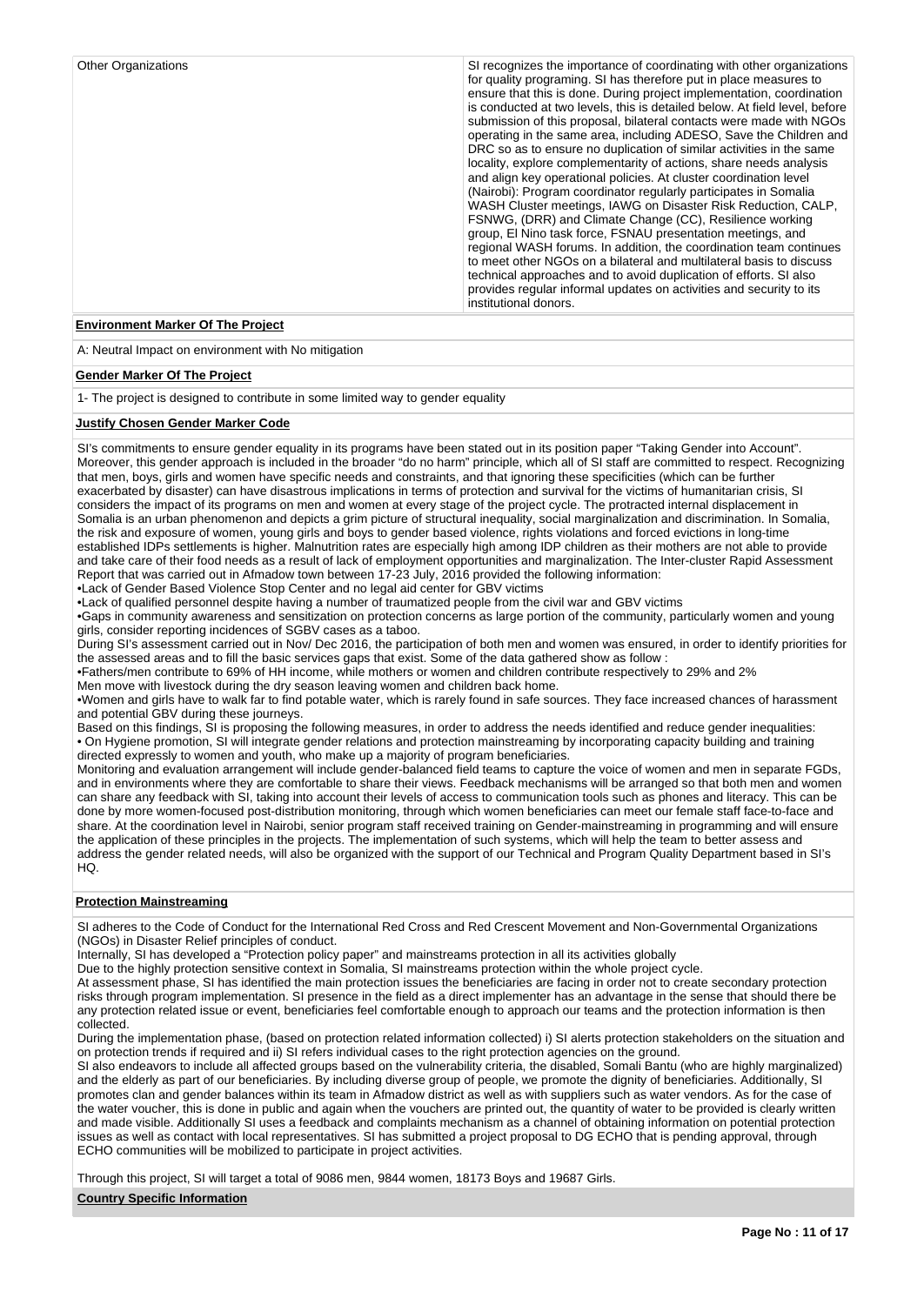# **Safety and Security**

SI has a vast experience in working in Lower Juba, as well as has a well-developed, security and evacuation plan. SI field teams are adequately trained on how to apply security measures in case of insecurity. SI has developed good working relationship and acceptance with the local community in the targeted locations that ensures protection of staff and assets by the community. SI team in the field comprises both from management team (Kenyan-Somali recruited in Kenya) and qualified field staff hired locally from the region. SI promotes local economy through local purchase of available project supplies; this promotes further support, acceptance and protection. SI maintains clan balance in hiring staff and distribution of procurement, to avoid conflict over resources and enhance acceptance. Throughout the project, SI will gather up-to-date security alerts from various formal and informal sources and adjust our actions (action might be suspended for a few days if security level is heightened, and then resume when risk is reduced). In Lower Juba Region, SI is closely monitoring the process of the formation of the new administration regions, and will adapt the work plan accordingly. Our teams in the field have full acceptance from communities. SI has developed a full mapping of interlocutors (civil, parties to the conflict, etc) in operational areas in South Somalia, which remains an internal document that SI does not wish to share. Developing contacts with key interlocutors has helped in gaining access. SI will ensure communities are consulted at every stage of the project assessment and implementation. Here under is a description of steps taken to maintain and/or increase acceptance:

a) Recruitment of field management team shows a balanced representation of different clans that are accepted by the concerned population in the implementation sites, to avoid community perception of clan bias.

b) Similar principle applied in the procurement arrangement for locally procured items.

c) SI gives specific attention to HR procedures and practices for local staff to prevent misunderstanding and resentment.

d) SI is strategically targeting locations with none or limited presence of other international actors to target the most vulnerable communities. SI always ensures that the most at risk villages, populations and households are targeted, giving more focus to the vulnerable

members/marginalized communities. As part of this process, SI ensures that all communities take part in the beneficiary selection process and are well informed on beneficiary selection criteria to increase acceptance and understanding on the logic of our interventions. e) On day-to-day basis, the Field Coordinator is responsible for improving SI acceptance and establishing close relationships with local authorities (formal and informal ones). The Field Coordinator monitors security situation and assesses it daily for each movement by the field team. The Logistics and Security Coordinator and the Country Director are always in continuous contact with the field team (available 7 days a week). In case of increased risk for the teams, Country Director, Logistics and Security Coordinator and Field Coordinator collectively decide on risk minimization strategies (acceptance, deterrence and protection). SI is also fully integrated to the UN/consortia/INSO and NSP networks, where all agencies share information and expert support.

f) SI ensures though a proper communication with the population, elders and community leaders, that the community understands the outcomes of our action and respect of the humanitarian principle.

### **Access**

SI has a fully operational field team in Dhobley. However, due to the inaccessibility of project locations, the operations are supervised and monitored using an elaborate Remote Access Management (RAM) approach. The field management team maintains daily contact with field staff, and all travel to project sites are documented and approved by the PM and Field Coordinator respectively. The Field Coordinator has primary responsibility for monitoring and implementation of the project. The PM, assistants and supervisors draft

weekly reports, which are then compiled by the Field Coordinator into weekly sitreps shared among the coordination team in Nairobi. The sitreps are used to report on activities, humanitarian situation, security, coordination and forecasts for the coming week. Coordination team provides technical support and oversight throughout the project. By consolidating the weekly sitreps, frequent phone and email exchanges, the coordination team will provide guidance for field staff. Senior field staff organizes quarterly short visits to the field for coordination field staff and activity implementation follow up.

# **BUDGET**

| Code | <b>Budget Line Description</b>                                                                                                                                                                                                                                                                                                                                                                                                                                                                     |                                                                                                                                                                                                                           | $D/S$ Quantity | <b>Unit</b><br>cost   | <b>Duration</b><br><b>Recurran</b><br>ce | $\%$<br>charged<br>to CHF | <b>Total Cost</b> |  |  |  |
|------|----------------------------------------------------------------------------------------------------------------------------------------------------------------------------------------------------------------------------------------------------------------------------------------------------------------------------------------------------------------------------------------------------------------------------------------------------------------------------------------------------|---------------------------------------------------------------------------------------------------------------------------------------------------------------------------------------------------------------------------|----------------|-----------------------|------------------------------------------|---------------------------|-------------------|--|--|--|
|      | <b>Staff and Other Personnel Costs</b>                                                                                                                                                                                                                                                                                                                                                                                                                                                             |                                                                                                                                                                                                                           |                |                       |                                          |                           |                   |  |  |  |
| 1.1  | <b>Country Director</b>                                                                                                                                                                                                                                                                                                                                                                                                                                                                            | S                                                                                                                                                                                                                         | 1              | 11,05<br>0.00         | 3                                        | 35.00                     | 11,602.50         |  |  |  |
|      | The Country Director is responsible for the overall supervision of the Solidarites International missions in Kenya and Somalia.<br>The Country Director ensures all project activities are conducted in compliance with donor requirements and internal<br>organizational regulations. The Country Director will spend per month 35% of his time to this project.                                                                                                                                  |                                                                                                                                                                                                                           |                |                       |                                          |                           |                   |  |  |  |
| 1.2  | Finance and Human Resource Manager Coordination                                                                                                                                                                                                                                                                                                                                                                                                                                                    | S                                                                                                                                                                                                                         | $\mathbf{1}$   | 2,908<br>.19          | 3                                        | 35.00                     | 3,053.60          |  |  |  |
|      |                                                                                                                                                                                                                                                                                                                                                                                                                                                                                                    | The Finance and Human Resource Manager works from the Coordination and he is responsible for the administration and<br>financial supports for field offices. He will be spend per month 35 % of his time to this project. |                |                       |                                          |                           |                   |  |  |  |
| 1.3  | <b>Field Coordinator</b>                                                                                                                                                                                                                                                                                                                                                                                                                                                                           | S                                                                                                                                                                                                                         | 1 <sup>1</sup> | 3,312<br>.00.         | 3                                        | 100.00                    | 9,936.00          |  |  |  |
|      | The Field Coordinator has the responsibility of ensuring the proper implementation and monitoring activities at the field level and<br>coordinating the different departments in order to deliver on the project, while managing the field team, responsible for<br>coordination with local authorities and partners, ensures the contracting of services at the field are managed in accordance with<br>both donor and SI regulations. He will spend per month 100 % of his time to this project. |                                                                                                                                                                                                                           |                |                       |                                          |                           |                   |  |  |  |
| 1.4  | Field Logistic and Administration Assistant                                                                                                                                                                                                                                                                                                                                                                                                                                                        | S                                                                                                                                                                                                                         |                | 1   1,007<br>.40      | 3                                        | 100.00                    | 3.022.20          |  |  |  |
|      | The Field Logistic and Administration assistant supports his line manager in processing accounting operations, following-up<br>Human Resources issues, implementing and supervising all logistical activities He will spend per month 100 % of his time to this<br>project.                                                                                                                                                                                                                        |                                                                                                                                                                                                                           |                |                       |                                          |                           |                   |  |  |  |
| 1.5  | Program Manager                                                                                                                                                                                                                                                                                                                                                                                                                                                                                    | D                                                                                                                                                                                                                         |                | $2 \mid 1,462$<br>.80 | 3                                        | 100.00                    | 8,776.80          |  |  |  |
|      | The two Program Managers (one for wash activities and one for Food Security activity) work in the field. He is responsible of the<br>implementation of the project. He organises the daily technical work of the team. He will spend 100% of his time to this project.                                                                                                                                                                                                                             |                                                                                                                                                                                                                           |                |                       |                                          |                           |                   |  |  |  |
| 1.6  | Program supervisor                                                                                                                                                                                                                                                                                                                                                                                                                                                                                 | D                                                                                                                                                                                                                         |                | 3 786.6<br>0          | 3                                        | 100.00                    | 7,079.40          |  |  |  |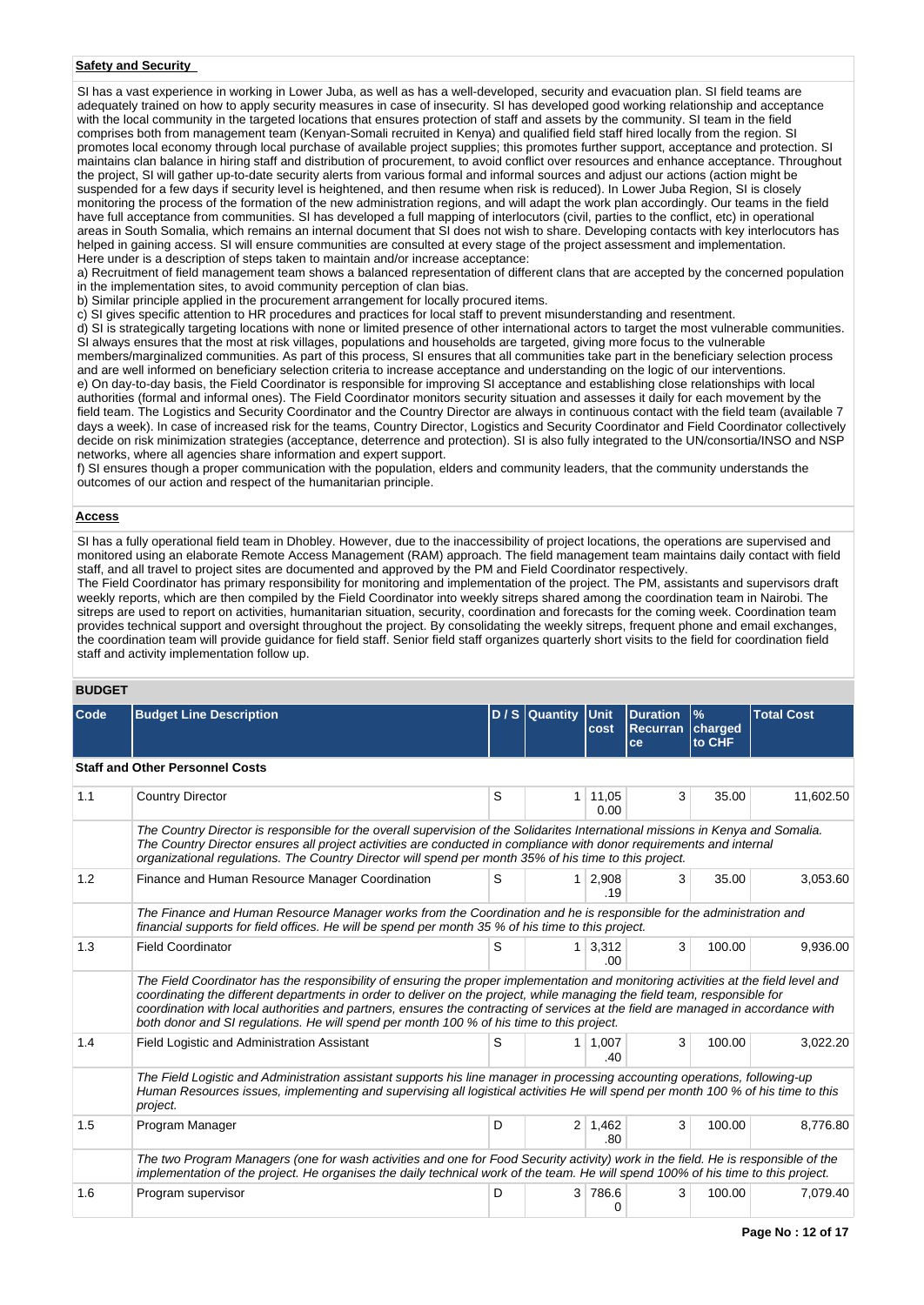|         | The three Program supervisors (one for wash activities and two for Food Security activity) work on the field. He will supervise the<br>population mobilization in area where activities are implemented. He will spend 100% of his time to this project                                                                                                                                                                                                                                                                                       |   |                |                       |              |        |            |
|---------|-----------------------------------------------------------------------------------------------------------------------------------------------------------------------------------------------------------------------------------------------------------------------------------------------------------------------------------------------------------------------------------------------------------------------------------------------------------------------------------------------------------------------------------------------|---|----------------|-----------------------|--------------|--------|------------|
| 1.7     | <b>Hygiene Promoters</b>                                                                                                                                                                                                                                                                                                                                                                                                                                                                                                                      | D |                | 2 579.6<br>0          | 3            | 100.00 | 3,477.60   |
|         | The two hygiene promoters conduct hygiene promotion sessions in the field and conduct assessments and surveys in the field to<br>understand vulnerable families' practices and knowledge related to hygiene, and to identify their most pressing needs. He will<br>spend 100% of his time to this project.                                                                                                                                                                                                                                    |   |                |                       |              |        |            |
| 1.8     | Program Coordinator                                                                                                                                                                                                                                                                                                                                                                                                                                                                                                                           | D | 1 <sup>1</sup> | 5,106<br>.81          | 3            | 35.00  | 5,362.15   |
|         | The Program Coordinator has the overall responsibility of ensuring the compliance of the project to donor specifications and<br>quidelines. Has responsibility for monitoring of field project activities and quality control. Responsible for reporting and the design<br>of appropriate monitoring mechanisms. He is in close contact with the field and he provides overall programmatic advisory<br>support to the project. He will spend per month 35% of his time to this project.                                                      |   |                |                       |              |        |            |
|         | <b>Section Total</b>                                                                                                                                                                                                                                                                                                                                                                                                                                                                                                                          |   |                |                       |              |        | 52,310.25  |
|         | Supplies, Commodities, Materials                                                                                                                                                                                                                                                                                                                                                                                                                                                                                                              |   |                |                       |              |        |            |
| 2.1     | Water trucking/Water Vouchers                                                                                                                                                                                                                                                                                                                                                                                                                                                                                                                 | D |                | 2160 56.70            | 1            | 100.00 | 122,472.00 |
|         | Solidarites will target 2,160 households (12,960 people) and will provide each household with 1 voucher value worth \$56.7 to<br>cover the entire 30 days. The voucher will allow each household acces 42 liters/day @\$1.89 (for the 42 litres). (with an average of<br>6 persons per household, each person in the household will get 7 litres per day) 1 voucher = \$1.89 (for 42 litres) x 30 days =<br>\$56.7, which translates to \$0.045/litre. The total budget for the water voucher activity is 122,472 US\$ as detailed in the BoQ |   |                |                       |              |        |            |
| $2.2\,$ | Operation and Maintenance of WASH Infrastructure (<br>Borehole)                                                                                                                                                                                                                                                                                                                                                                                                                                                                               | D |                | $2 \mid 7.015$<br>.00 | $\mathbf{1}$ | 100.00 | 14,030.00  |
|         | Emergency rehabilitation and support for Tabta Borehole at a cost of 14,030 USD as detailed in the BoQ.                                                                                                                                                                                                                                                                                                                                                                                                                                       |   |                |                       |              |        |            |
| 2.3     | Water point construction or rehabilitation (water tanks)                                                                                                                                                                                                                                                                                                                                                                                                                                                                                      | D |                | $2 \mid 2,420$<br>.00 | 1            | 100.00 | 4,840.00   |
|         | Emergency rehabilitation of two ferro cement water tanks in Diff and Tabta(1 each) at a cost of 4,840 USD as detailed in the BoQ.                                                                                                                                                                                                                                                                                                                                                                                                             |   |                |                       |              |        |            |
| 2.4     | Operation and Maintenance of WASH Infrastructure (water<br>troughs for camel and shoats)                                                                                                                                                                                                                                                                                                                                                                                                                                                      | D |                | 5 1,496<br>.00        | $\mathbf{1}$ | 100.00 | 7,480.00   |
|         | Emergency rehabilitation of three water troughs for camel in Diff and Tabta(1 in Diff ,2 in Tabta) and Emergency rehabilitation of<br>two water troughs for shoats in Diff and Tabta(1 each). The total cost is 7,480 USD as detailed in the BoQ                                                                                                                                                                                                                                                                                              |   |                |                       |              |        |            |
| 2.5     | Capacity building (water committees and WASH training)                                                                                                                                                                                                                                                                                                                                                                                                                                                                                        | D |                | $1 \mid 219.0$<br>0   | 1            | 100.00 | 219.00     |
|         | Refresher training to Water User Committee three times during the project implementation for a budget of 219 USD as detailed in<br>the BoQ and 100 % paid by the projec.                                                                                                                                                                                                                                                                                                                                                                      |   |                |                       |              |        |            |
| 2.6     | Community hygiene promotion                                                                                                                                                                                                                                                                                                                                                                                                                                                                                                                   | D |                | $1 \mid 3,100$<br>.00 | 1            | 100.00 | 3,100.00   |
|         | SI will conduct intensive hygiene promotion campaigns and sessions for all the returnees, IDPs and host communities targeted<br>with WASH activities for a total cost of 3,100 usd as detailed in the BoQ.                                                                                                                                                                                                                                                                                                                                    |   |                |                       |              |        |            |
| 2.7     | Hygiene kit distribution (complete kits of hygiene items) costs                                                                                                                                                                                                                                                                                                                                                                                                                                                                               | D |                | $1 \mid 7,350$<br>.00 | 1            | 100.00 | 7,350.00   |
|         | Distribution of Hygiene kit distribution (complete kits of hygiene items) from Unicef HUB in Dhobley for a total cost of 7,350 USD<br>as detailed in the BoQ                                                                                                                                                                                                                                                                                                                                                                                  |   |                |                       |              |        |            |
| 2.8     | Printing of water voucher for 30 days                                                                                                                                                                                                                                                                                                                                                                                                                                                                                                         | D | 2160           | 0.16                  | $\mathbf{1}$ | 100.00 | 345.60     |
|         | Printing water voucher for 2,160 households for 345.6p USD fully charged to the project                                                                                                                                                                                                                                                                                                                                                                                                                                                       |   |                |                       |              |        |            |
| 2.9     | Post distribution Monitoring                                                                                                                                                                                                                                                                                                                                                                                                                                                                                                                  | D | $\mathbf{1}$   | 150.0<br>0            | 1            | 100.00 | 150.00     |
|         | SI uses a Online Data Collect for all surveys cost related to one time ODK admin fee for 150 USD fully charged to the project                                                                                                                                                                                                                                                                                                                                                                                                                 |   |                |                       |              |        |            |
| 2.10    | Water analysis                                                                                                                                                                                                                                                                                                                                                                                                                                                                                                                                | D |                | 10 30.00              | 1            | 100.00 | 300.00     |
|         | Anallysis of 10 liters for 30 usd per liter and the total is 300 USD fully charged to the project                                                                                                                                                                                                                                                                                                                                                                                                                                             |   |                |                       |              |        |            |
| 2.11    | Security management                                                                                                                                                                                                                                                                                                                                                                                                                                                                                                                           | D | 4 <sup>1</sup> | 250.0<br>0            | 3            | 100.00 | 3,000.00   |
|         | To ensure a security of the people in this high insecure area, security escort at 250 USD per trip (170 usd for the vehicle and 20<br>usd per soldier for four soldiers) (four trips per month) escorting materials and our staff between Dobley and the villages the<br>projects will be implemented would be needed. Four trips per month planned during the project implementation and 100 % paid<br>by the project                                                                                                                        |   |                |                       |              |        |            |
| 2.12    | <b>Unconditional CASH Transfer</b>                                                                                                                                                                                                                                                                                                                                                                                                                                                                                                            | D |                | 1055 69.44            | 3            | 100.00 | 219,777.60 |
|         | Provision of Unconditional Cash Transfer targeting 1,055 households for 3 months amounting to a total of 219,777.60 USD as<br>detailed in the BoQ.                                                                                                                                                                                                                                                                                                                                                                                            |   |                |                       |              |        |            |
|         | <b>Section Total</b>                                                                                                                                                                                                                                                                                                                                                                                                                                                                                                                          |   |                |                       |              |        | 383,064.20 |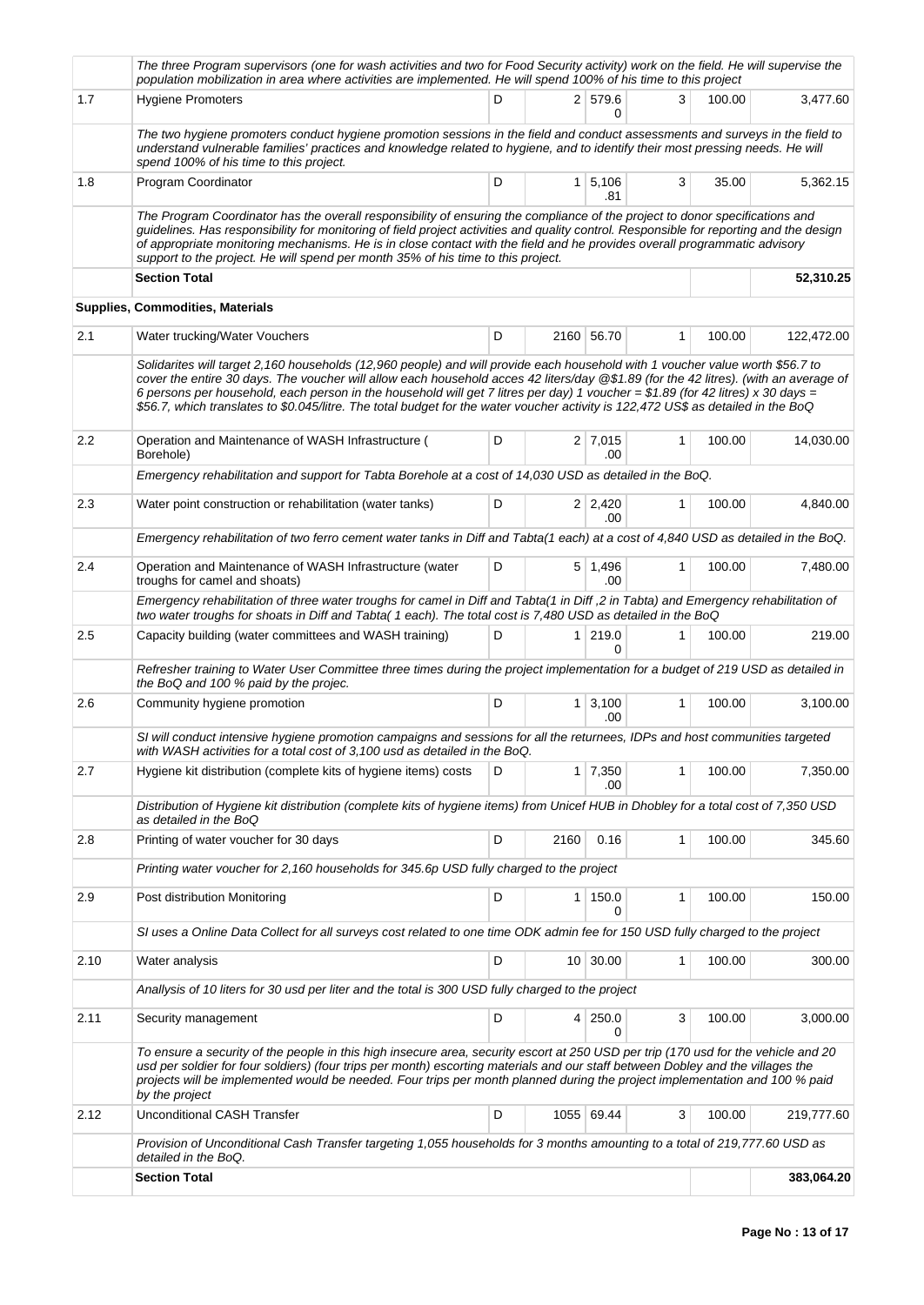| <b>Travel</b>                                                                                                                                                                                                                                                                   |                                                                                                                                                                                                                                                                                                                                                                                                                                                                                                                                                                                                                                                             |  |            |       |                        |                      |                      |                                                                                                                                                                                                                                                                                                                                                                                                         |              |        |            |
|---------------------------------------------------------------------------------------------------------------------------------------------------------------------------------------------------------------------------------------------------------------------------------|-------------------------------------------------------------------------------------------------------------------------------------------------------------------------------------------------------------------------------------------------------------------------------------------------------------------------------------------------------------------------------------------------------------------------------------------------------------------------------------------------------------------------------------------------------------------------------------------------------------------------------------------------------------|--|------------|-------|------------------------|----------------------|----------------------|---------------------------------------------------------------------------------------------------------------------------------------------------------------------------------------------------------------------------------------------------------------------------------------------------------------------------------------------------------------------------------------------------------|--------------|--------|------------|
| 5.1                                                                                                                                                                                                                                                                             | Local Flights/Travel                                                                                                                                                                                                                                                                                                                                                                                                                                                                                                                                                                                                                                        |  |            |       |                        | S                    |                      | 3 660.0<br>$\Omega$                                                                                                                                                                                                                                                                                                                                                                                     | $\mathbf 1$  | 100.00 | 1,980.00   |
|                                                                                                                                                                                                                                                                                 | The managers should be extracted from their working area every two months in order to meet the coordination team in the field<br>or at mission coordination to review the project and to fix the operational priorities according to constraints and according to the<br>evolution of the activities. The concerned staffs are Field Coordinator and the two Program Managers (Wash Manager and Food<br>Security Manager). Thus, 1 flight tickets at 450 USD each one, accommodation for two days (80 usd X 2) and a lump sum of 50<br>USD for taxi per month as detailed in the BOQ. These costs will be fully dedicated and 100 % charged to SHF Project. |  |            |       |                        |                      |                      |                                                                                                                                                                                                                                                                                                                                                                                                         |              |        |            |
| 5.2                                                                                                                                                                                                                                                                             | Program Vehicle rental                                                                                                                                                                                                                                                                                                                                                                                                                                                                                                                                                                                                                                      |  |            |       |                        | D                    |                      | $1 \mid 2,199$<br>.00                                                                                                                                                                                                                                                                                                                                                                                   | 3            | 100.00 | 6,597.00   |
|                                                                                                                                                                                                                                                                                 | One vehicle per month will be hired to facilitate movement of the team for 3 months for a total cost of 6,597 USD as detailed in<br>the BoQ. The one vehicles are 100% charged to SHF Project                                                                                                                                                                                                                                                                                                                                                                                                                                                               |  |            |       |                        |                      |                      |                                                                                                                                                                                                                                                                                                                                                                                                         |              |        |            |
|                                                                                                                                                                                                                                                                                 | <b>Section Total</b>                                                                                                                                                                                                                                                                                                                                                                                                                                                                                                                                                                                                                                        |  |            |       |                        |                      |                      |                                                                                                                                                                                                                                                                                                                                                                                                         |              |        | 8,577.00   |
|                                                                                                                                                                                                                                                                                 | <b>General Operating and Other Direct Costs</b>                                                                                                                                                                                                                                                                                                                                                                                                                                                                                                                                                                                                             |  |            |       |                        |                      |                      |                                                                                                                                                                                                                                                                                                                                                                                                         |              |        |            |
| 7.1                                                                                                                                                                                                                                                                             | Office rental                                                                                                                                                                                                                                                                                                                                                                                                                                                                                                                                                                                                                                               |  |            |       |                        | S                    |                      | $1 \mid 3,000$<br>.00                                                                                                                                                                                                                                                                                                                                                                                   | 3            | 100.00 | 9,000.00   |
|                                                                                                                                                                                                                                                                                 | The rental charges for the field office in Dobley are 3,000 USD per month . This office will be 100 % charged and fully dedicated<br>to SHF project.                                                                                                                                                                                                                                                                                                                                                                                                                                                                                                        |  |            |       |                        |                      |                      |                                                                                                                                                                                                                                                                                                                                                                                                         |              |        |            |
| 7.2                                                                                                                                                                                                                                                                             | Office stationary                                                                                                                                                                                                                                                                                                                                                                                                                                                                                                                                                                                                                                           |  |            |       |                        | S                    |                      | $1 \vert 283.7$<br>g                                                                                                                                                                                                                                                                                                                                                                                    | 3            | 100.00 | 851.37     |
|                                                                                                                                                                                                                                                                                 | The office stationary for 283.79 USD per month during the project to allow team to work (photocopying paper, toner cartridges,<br>pens, notebooks, files, flip charts, marker pens and masking tape). These costs will be 100 % charged and fully dedicated to SHF<br>project.                                                                                                                                                                                                                                                                                                                                                                              |  |            |       |                        |                      |                      |                                                                                                                                                                                                                                                                                                                                                                                                         |              |        |            |
| 7.3                                                                                                                                                                                                                                                                             | Office utilities                                                                                                                                                                                                                                                                                                                                                                                                                                                                                                                                                                                                                                            |  |            |       |                        | S                    |                      | 1 106.9<br>8                                                                                                                                                                                                                                                                                                                                                                                            | 3            | 100.00 | 320.94     |
|                                                                                                                                                                                                                                                                                 | The office utilities cost (monthly electricity bill, monthly fuel for power back-up generator, monthly water bill) are also required.<br>See in the BoQ for further details. These costs will be 100 % charged and fully dedicated to SHF project.                                                                                                                                                                                                                                                                                                                                                                                                          |  |            |       |                        |                      |                      |                                                                                                                                                                                                                                                                                                                                                                                                         |              |        |            |
| 7.4                                                                                                                                                                                                                                                                             | Communication (tel, satphone, internet)                                                                                                                                                                                                                                                                                                                                                                                                                                                                                                                                                                                                                     |  |            |       |                        | S                    |                      | $1 \mid 1,265$<br>.00.                                                                                                                                                                                                                                                                                                                                                                                  | 3            | 100.00 | 3,795.00   |
|                                                                                                                                                                                                                                                                                 | The communication cost for mobile phone, satellite phone for extreme emergency and internet at 1,265.00 USD per month as<br>detailed in the BoQ. These costs will be 100 % charged and fully dedicated to SHF project.                                                                                                                                                                                                                                                                                                                                                                                                                                      |  |            |       |                        |                      |                      |                                                                                                                                                                                                                                                                                                                                                                                                         |              |        |            |
| 7.5                                                                                                                                                                                                                                                                             | Banks fees                                                                                                                                                                                                                                                                                                                                                                                                                                                                                                                                                                                                                                                  |  |            |       |                        | S                    |                      | 1   9,370<br>.96                                                                                                                                                                                                                                                                                                                                                                                        | $\mathbf{1}$ | 100.00 | 9,370.96   |
| Our bank fees are calculated according to the rate (2 % of the direct and support costs) we have with our money vendor, and it<br>covers all funds that need to be transferred to Somalia to run the project and fixed bank charges. These costs will be charged<br>100% to SHF |                                                                                                                                                                                                                                                                                                                                                                                                                                                                                                                                                                                                                                                             |  |            |       |                        |                      |                      |                                                                                                                                                                                                                                                                                                                                                                                                         |              |        |            |
|                                                                                                                                                                                                                                                                                 | <b>Section Total</b>                                                                                                                                                                                                                                                                                                                                                                                                                                                                                                                                                                                                                                        |  |            |       |                        |                      |                      |                                                                                                                                                                                                                                                                                                                                                                                                         |              |        | 23,338.27  |
| <b>SubTotal</b>                                                                                                                                                                                                                                                                 |                                                                                                                                                                                                                                                                                                                                                                                                                                                                                                                                                                                                                                                             |  |            |       |                        |                      | 5,423.00             |                                                                                                                                                                                                                                                                                                                                                                                                         |              |        | 467,289.72 |
| Direct                                                                                                                                                                                                                                                                          |                                                                                                                                                                                                                                                                                                                                                                                                                                                                                                                                                                                                                                                             |  |            |       |                        |                      |                      |                                                                                                                                                                                                                                                                                                                                                                                                         |              |        | 414,357.15 |
| Support                                                                                                                                                                                                                                                                         |                                                                                                                                                                                                                                                                                                                                                                                                                                                                                                                                                                                                                                                             |  |            |       |                        |                      |                      |                                                                                                                                                                                                                                                                                                                                                                                                         |              |        | 52,932.57  |
| <b>PSC Cost</b>                                                                                                                                                                                                                                                                 |                                                                                                                                                                                                                                                                                                                                                                                                                                                                                                                                                                                                                                                             |  |            |       |                        |                      |                      |                                                                                                                                                                                                                                                                                                                                                                                                         |              |        |            |
| <b>PSC Cost Percent</b>                                                                                                                                                                                                                                                         |                                                                                                                                                                                                                                                                                                                                                                                                                                                                                                                                                                                                                                                             |  |            |       |                        |                      |                      |                                                                                                                                                                                                                                                                                                                                                                                                         |              |        | 7.00       |
|                                                                                                                                                                                                                                                                                 | <b>PSC Amount</b>                                                                                                                                                                                                                                                                                                                                                                                                                                                                                                                                                                                                                                           |  |            |       |                        |                      |                      | 32,710.28                                                                                                                                                                                                                                                                                                                                                                                               |              |        |            |
| <b>Total Cost</b>                                                                                                                                                                                                                                                               |                                                                                                                                                                                                                                                                                                                                                                                                                                                                                                                                                                                                                                                             |  |            |       |                        |                      |                      |                                                                                                                                                                                                                                                                                                                                                                                                         |              |        | 500,000.00 |
| <b>Project Locations</b>                                                                                                                                                                                                                                                        |                                                                                                                                                                                                                                                                                                                                                                                                                                                                                                                                                                                                                                                             |  |            |       |                        |                      |                      |                                                                                                                                                                                                                                                                                                                                                                                                         |              |        |            |
| <b>Location</b><br><b>Estimated</b><br><b>Estimated number of beneficiaries</b><br>for each location<br>percentage<br>of budget<br>for each<br><b>location</b>                                                                                                                  |                                                                                                                                                                                                                                                                                                                                                                                                                                                                                                                                                                                                                                                             |  |            |       |                        | <b>Activity Name</b> |                      |                                                                                                                                                                                                                                                                                                                                                                                                         |              |        |            |
|                                                                                                                                                                                                                                                                                 |                                                                                                                                                                                                                                                                                                                                                                                                                                                                                                                                                                                                                                                             |  | <b>Men</b> | Women |                        |                      | Boys   Girls   Total |                                                                                                                                                                                                                                                                                                                                                                                                         |              |        |            |
| Lower Juba -> Afmadow                                                                                                                                                                                                                                                           |                                                                                                                                                                                                                                                                                                                                                                                                                                                                                                                                                                                                                                                             |  | 100 9,086  |       | 9,844 18,17 19,68<br>3 | 7                    |                      | 56,79 Activity 1.1.1 : SI will provide emergency water<br>0 through vouchers for vulnerable IDP, returnee<br>and host community HH in Afmadow district, for<br>a period of 30 days as a lifesaving intervention.<br>Beneficiaries will be selected according to<br>community set criteria through a village<br>committee. SI teams will check that all<br>beneficiaries fit agreed upon criteria before |              |        |            |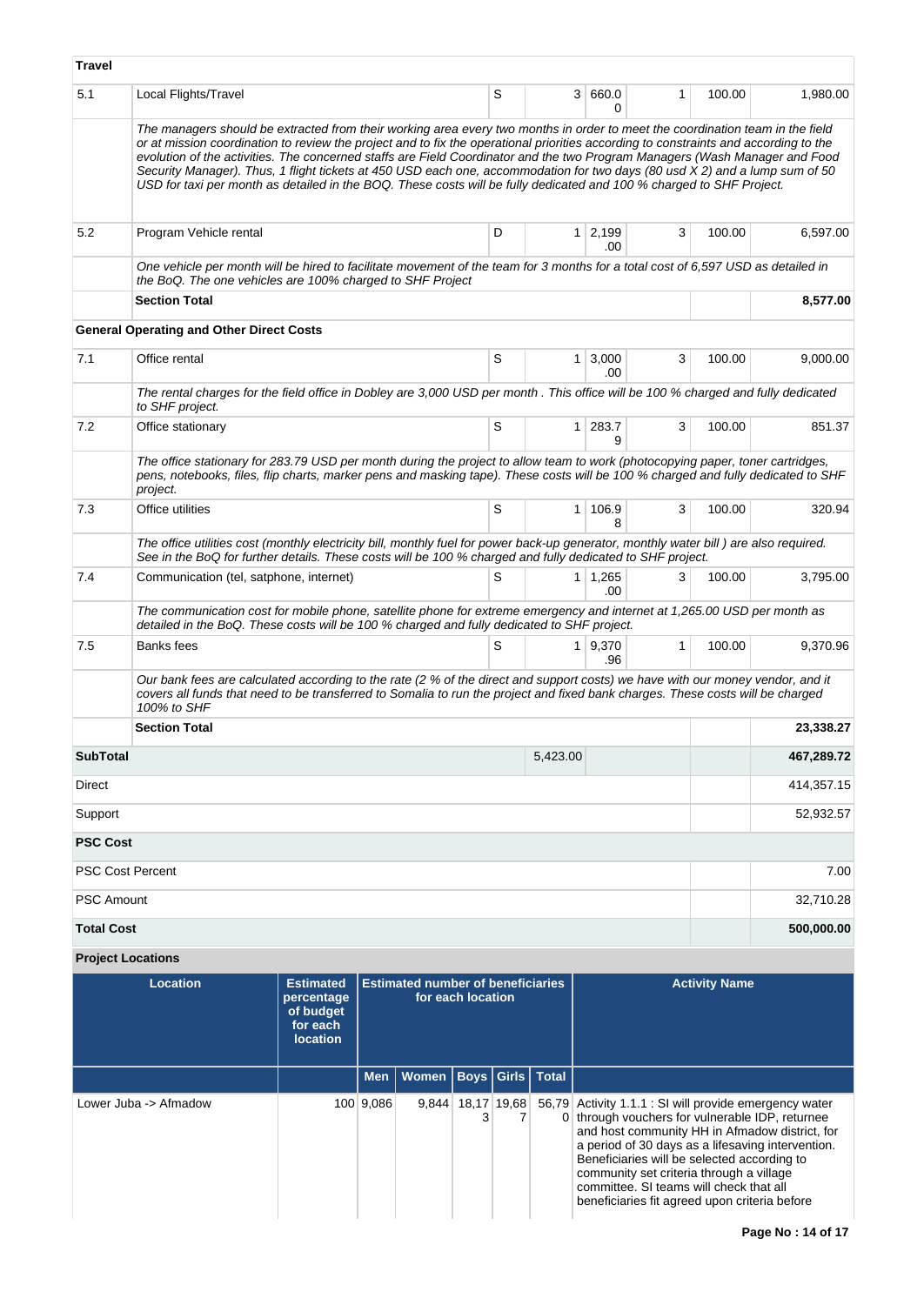registration. Provision of water via vouchers in times of drought will primarily ensure that the most vulnerable HH have access to safe water and avoid related epidemics and discourage outmigration. Water quality analysis that will be done before distribution and at point of use. This activity will ensure households are able to save money meant for water for food purchase.

Activity 1.2.1 : To ensure maximum functioning capacity of boreholes during critical periods of water scarcity, SI will support a total of 2 boreholes in Bilis Qoqani and Tabta towns of Afmadow District with fuel subsidy for a period of one month at the peak of the dry season, and borehole repair for the Tabta borehole. The locations were agreed upon with local leaders and other organizations based on the fact that they are hosting huge human and livestock populations.

In addition to providing fuel subsidy and fast moving kits, SI will work with the existing water committee and provide refresher training to ensure that the WASH facilities are well maintained and are functional. SI will ensure that during the installation of the submersible pump, the water committee members will be present so that they familiarize themselves and get to go through practical demonstration training. Additionally, SI field team will closely monitor to ensure fuel is supplied on time and is utilized well at the boreholes by the water user committees. The process will include filling a monitoring sheet by the water committee representative on delivery of fuel by the supplier to the specified boreholes as per the contract that will be drafted The water committees will be responsible in tracking daily usage of fuel at the borehole by filling in a fuel consumption sheet on the number of litres and pumping hours per day. A completion certificate will be issued that highlights quality standards have been adhered to.

Activity 1.2.2 : Rehabilitation of 2 Ferro-cement water tanks in Diff (1) and Tabta (1).

The two water tanks are in bad shape and need to be rehabilitated to be able to manage the huge influx of population (Diff currently at 3700 while Tabta 2700 HH additional population). It is worth mentioning that SI through the current SHF was able to rehabilitate one of the two boreholes in Diff with a submersible pump. The pump is now working properly. However, the tank cannot hold water for long. The same issue can be found in Tabta.

The rehabilitation of the 2 ferro-cement water tank will involve re-casting with water proof cement especially on cracks that have now allowed seepage. Curing will be undertaken.

Activity 1.2.3 : Rehabilitation of 5 Animal/ Livestock troughs (3 in Tabta and 2 in Diff)

Tabta and Diff have witnessed an influx of huge Livestock population estimated to be over 10,000 herds. As Afmadow District has over 70% of pastoral communities who rely entirely on livestock as their main source of livelihood. SI proposes to rehabilitate 5 water troughs to enable livestock, which is the main backbone of the economy in Afmadow district to have access to water.By rehabilitating the trough, Households would save money that they would have otherwise use to buy water for their livestock for Food.

Activity 1.2.4 : Providing refresher training to 4 (24) existing Water User committees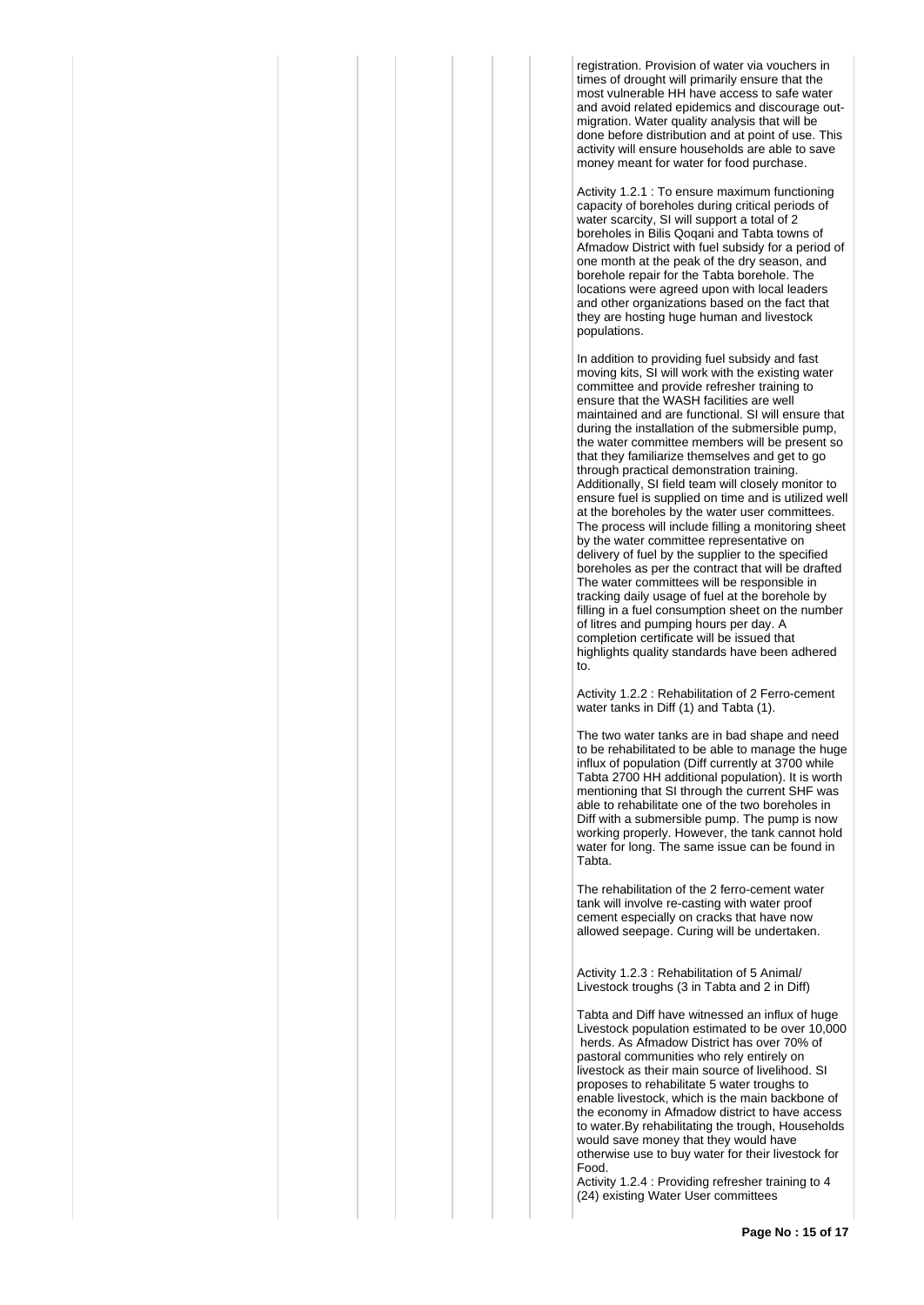| It is important that the existing WUC be provided<br>with refresher training so as to continue to<br>manage and maintain the water infrastructures.<br>The training will include topics such as basic<br>book keeping methods, taking minutes of<br>meetings, explaining roles of WUC members and<br>maintenance practices. SI will hold community<br>meetings to sensitize the population on the roles<br>and responsibilities of water user committees<br>(WUC) and the need for community support in<br>ensuring the water sources are properly used<br>and maintained. In addition, the community will<br>be sensitized on the importance of including<br>women on WUC, to ensure representation and<br>sustainability, as women play a key role in<br>sourcing for water for the families.                                                                                                                                                       |
|-------------------------------------------------------------------------------------------------------------------------------------------------------------------------------------------------------------------------------------------------------------------------------------------------------------------------------------------------------------------------------------------------------------------------------------------------------------------------------------------------------------------------------------------------------------------------------------------------------------------------------------------------------------------------------------------------------------------------------------------------------------------------------------------------------------------------------------------------------------------------------------------------------------------------------------------------------|
| Activity 2.1.1 : Hygiene awareness raising                                                                                                                                                                                                                                                                                                                                                                                                                                                                                                                                                                                                                                                                                                                                                                                                                                                                                                            |
| SI will conduct intensive hygiene promotion<br>campaigns and sessions for all the returnees,<br>IDPs and host communities targeted with WASH<br>activities.<br>Best practices from similar activity were<br>conducted in April, May and December of 2016<br>through door to door home visits and sessions<br>through trained hygiene volunteers. SI will<br>continue similar approach but introduce hygiene<br>awareness in schools and health facilities to<br>promote behavior change.                                                                                                                                                                                                                                                                                                                                                                                                                                                              |
| Special training sessions will be conducted for<br>IDPs, returnees and host community including;<br>youth groups, women's groups and religious<br>leaders who can greatly influence big masses<br>among the community on hygiene.                                                                                                                                                                                                                                                                                                                                                                                                                                                                                                                                                                                                                                                                                                                     |
| In addition, SI will work with a total of 30 hygiene<br>volunteers previously trained in target<br>communities to ensure continued dissemination<br>of the key messages throughout the project area<br>as well as undertake hygiene kits distribution.                                                                                                                                                                                                                                                                                                                                                                                                                                                                                                                                                                                                                                                                                                |
| SI will conduct a KAP survey and information<br>gathered will be used to design the key hygiene<br>messages. SI will prepare IEC materials used to<br>disseminate messages which will be pretested<br>before use by the community and local<br>leadership.<br>SI will conduct a detailed post intervention KAP<br>survey to measure impact of hygiene promotion<br>sessions conducted on knowledge and practice.                                                                                                                                                                                                                                                                                                                                                                                                                                                                                                                                      |
| In case of a disease outbreak in the project area,<br>SI will re-deploy resources (staff) and intensify<br>hygiene promotion in the affected locations.<br>Activity 2.1.2 : Pre-positioning of water treatment<br>and of hygiene contingency stocks<br>SI is in the process of pre-positioning water<br>treatment and hygiene contingency stocks<br>(aquatabs, chlorine, soap and buckets) from<br>UNICEF hubs in Dhobley to distribute as a<br>preventive measure to AWD/cholera and for use<br>in case of disease outbreaks under the current<br>SHF grant. SI will continue to respond using the<br>pre-positioned stocks from UNICEF hubs. The<br>distribution of 2000 (will target 12,000 people)<br>contingency stocks will consider the most<br>vulnerable HHs in the target locations to<br>minimize any possible conflict between IDPs /<br>returnees and host community. A post distribute<br>monitoring will be undertaken for the 2000 HH |

that will be targeted with this activity.

**Documents**

| <b>Category Name</b>                | Document Description                                |
|-------------------------------------|-----------------------------------------------------|
| <b>Project Supporting Documents</b> | Afmadow WASH Locations - SHF.docx                   |
| <b>Project Supporting Documents</b> | Beneficiary Calculation numbers- SHF 2017 WASH.xlsx |